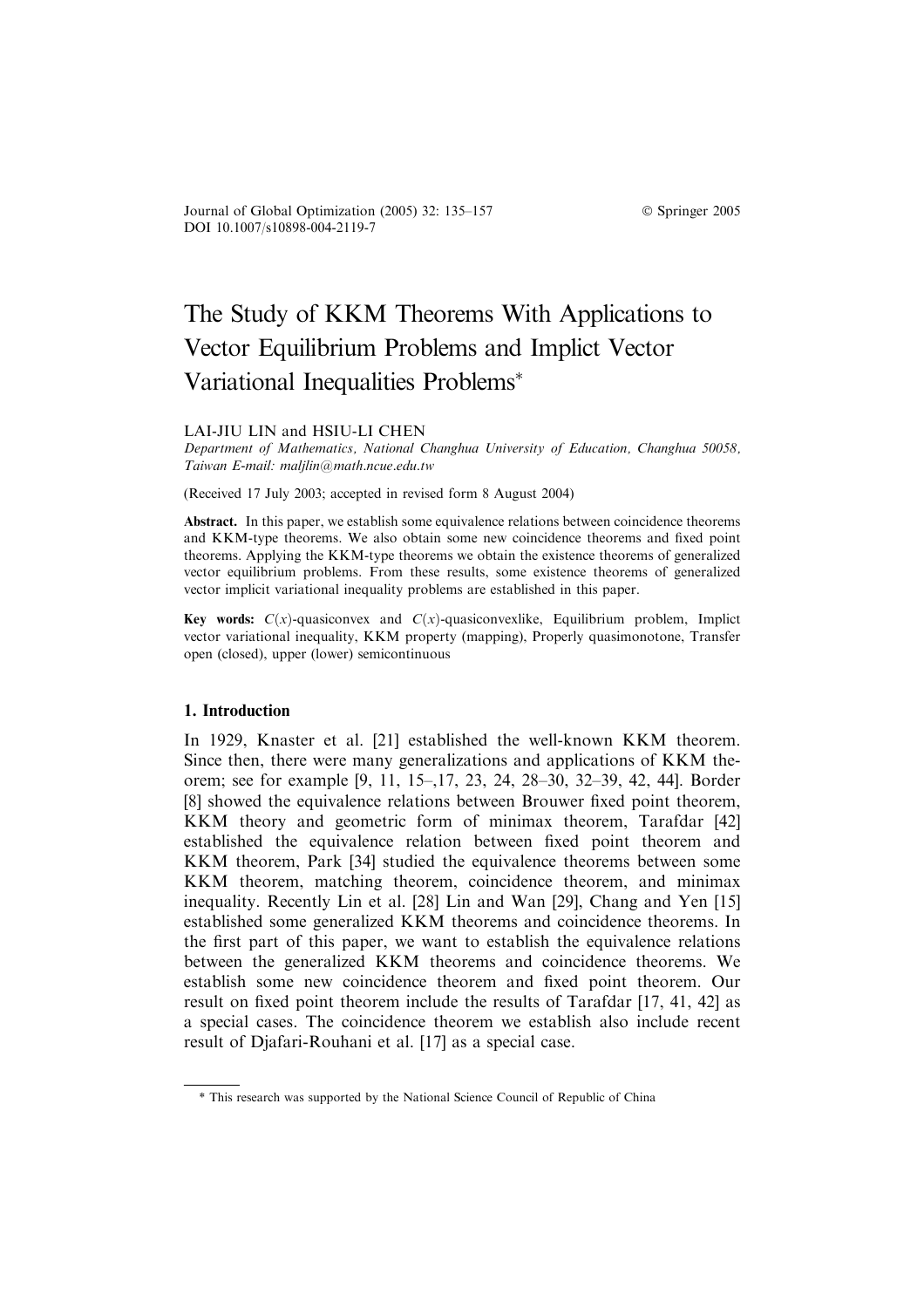In the second part of this paper, we use the generalized KKM theorem in this paper to establish the existence theorems of equilibrium problems.

Let  $X$  be a nonempty subset of a topological vector space (in short t.v.s.) E, and  $F: X \times X \to R$  be a real valued bifunction such that  $F(x, x) \ge 0$  for all  $x \in X$ . Then the scalar equilibrium Problem (in short, EP) is to find  $\bar{v} \in X$  such that

 $F(x, \bar{y}) \geq 0$  for all  $x \in X$ .

The EP has many applications in mathematical physics, economics, game theory, and operation research, etc. It contains several problems like optimization, variational inequality, complementarity, Nash equilibrium, and fixed point problems; for detail, see for example [7].

(A) If  $Z$  is a t.v.s. with order cone  $C$ ; that is a closed convex pointed cone, and  $F: X \times X \to Z$ , then the equilibrium problem (EP) can be generalized in the following ways:

find  $\bar{y} \in X$  such that

(1)  $F(x, \bar{y}) \in C$  for all  $x \in X$ ; or (2)  $F(x, \bar{y}) \notin (-Int C)$  for all  $x \in X$ .

In these cases, (EP) are called vector equilibrium problem (in short, VEP). These problems contains vector optimization, vector variational inequality problem and vector Nash problem as special cases.

(B) Let  $F: X \times X - \circ Z$  and  $C: X - \circ Z$  be multivalued maps such that  $C(x)$  is a closed convex pointed cone for each  $x \in X$ , (VEP) can be generalized in the following forms.

VEP (1): find  $\bar{y} \in X$  such that  $F(x, \bar{y}) \subseteq C(\bar{y})$  for all  $x \in X$ . VEP (2): find  $\bar{y} \in X$  such that  $F(x, \bar{y}) \cap C(\bar{y}) \neq \emptyset$  for all  $x \in X$ . VEP (3): find  $\bar{y} \in X$  such that  $F(x, \bar{y}) \nsubseteq (-IntC(\bar{y}))$  for all  $x \in X$ . VEP (4): find  $\bar{v} \in X$  such that  $F(x, \bar{v}) \cap (-IntC(\bar{v})) = \emptyset$  for all  $x \in X$ .

Recently, the equilibrium problems in both scalar and vector cases have been extensively studied in many literatures, see [2–6, 12–14, 18–20, 22, 25, 27–29, 31, 40].

In this paper, we consider the above four types of equilibrium problems when F is defined on the product of two different spaces and  $C(y)$  is not necessary a closed convex cone for each  $y \in Y$ . Bianchi and Pini [6] first considered these types of equilibrium problem when  $C(y)$  is a constant set for all  $y \in Y$ . Recently Lin and Wan [29] studied the above four types of equilibrium problems when  $C(y)$  is not necessary a cone and is not a constant set. In this paper , we continue the study of Lin and Wan [29]. We study the above four types of equilibrium problems by applying the KKM theorem in Section 3.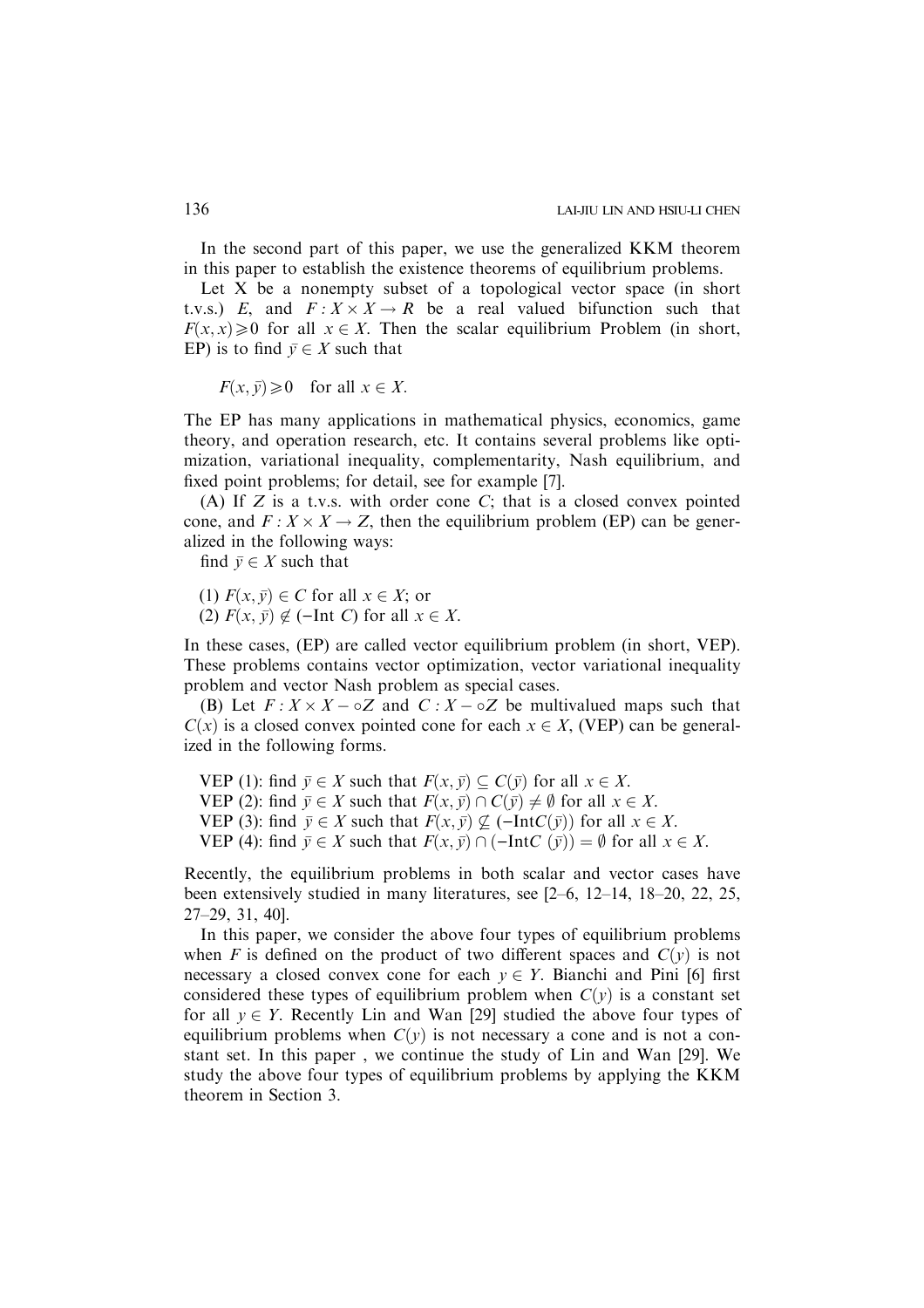As applications of our results, we study the following generalized vector equilibrium problems:

GVEP (1): Find  $\bar{y} \in X$  such that

 $g(x, \bar{y}, u) \subseteq C(\bar{y})$  for all  $u \in \phi(\bar{y})$  and  $x \in X$ ;

GVEP (2): Find  $\bar{y} \in X$  such that for each  $x \in X$ 

there exists  $u \in \phi(\bar{v})$  with  $g(x, \bar{v}, u) \cap C(\bar{v}) \neq \emptyset$ ;

GVEP (3): Find  $\bar{y} \in X$  such that for each  $x \in X$ 

there exists  $u \in \phi(\bar{y})$  with  $g(x, \bar{y}, u) \nsubseteq (-IntC(\bar{y}))$ ;

GVEP (4): Find  $\bar{y} \in X$  such that

 $g(x, \bar{y}, u) \cap (-IntC(\bar{y})) = \emptyset$  for all  $u \in \phi(\bar{y})$  and all  $x \in X$ ;

where  $g: X \times X \times D - \circ Z$ ,  $\phi: X - \circ D$  and D is a nonempty subset of topological space Y . Recently Fu and Wan [19] studied the existence theorems of (GVEP (3)).

If  $g$  is a single valued function, the above four equilibrium problems are reduced to the following four types of implicit vector variational inequalities problems.

GVEP  $(1)'$ : Find  $\bar{y} \in X$  such that

 $g(x, \bar{y}, u) \in C(\bar{y})$  for all  $u \in \phi(\bar{y})$  and all  $x \in X$ ;

GVEP  $(2)'$ : Find  $\bar{y} \in X$  such that for each  $x \in X$ 

there exists  $u \in \phi(\bar{y})$  with  $g(x, \bar{y}, u) \in C(\bar{y})$ ;

GVEP (3)': Find  $\bar{y} \in X$  such that for each  $x \in X$ 

there exists  $u \in \phi(\bar{y})$  with  $g(x, \bar{y}, u) \notin -IntC(\bar{y})$ ;

GVEP (4)': Find  $\bar{y} \in X$  such that

 $g(x, \bar{y}, u) \notin -IntC(\bar{y})$  for all  $u \in \phi(\bar{y})$  and all  $x \in X$ .

Let E be a t.v.s.,  $L(E, Z) = \{T|T: E \rightarrow Z\}$  is a continuous linear operator}, let  $u \in L(E, Z), y \in E$ , we denote  $\langle u, v \rangle$  the evaluation of u at y. If  $g(x, y, u) = \langle u, v \rangle + h(x, y)$ , then the above equilibrium problem contains the mixed variational inequality problem recently studied by Khanh and Luu [22]. In this paper, we apply the existence theorems of VEP to study the existence theorems of GVEP for both the cases that  $g$  is a multivalued map and  $g$  is a single valued function.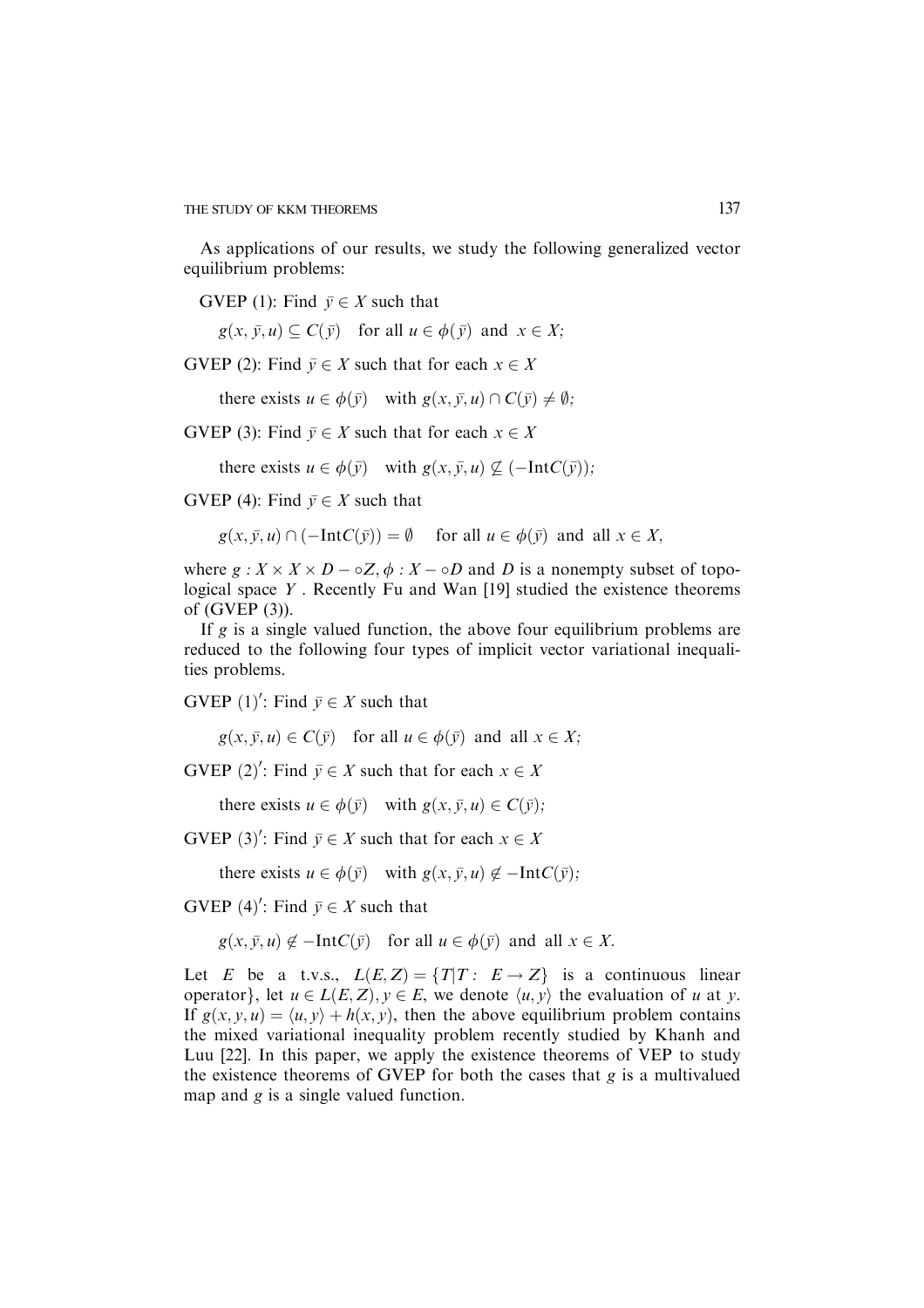# 2. Preliminaries

Let X and Y be nonempty sets. A multivalued map  $T : X \rightarrow Y$  is a function from X into power set of Y. Let  $x \in X, B \subseteq Y$  and  $y \in Y$ , we define  $x \in T^-(y)$  if and only if  $y \in T(x); T^-(B) = \{x \in X : T(x) \cap B \neq \emptyset \};$  $T^+(B) = \{x \in X : T(x) \subseteq B\}$  and  $T^{-1}(B)$  will denote either  $T^-(B)$  or  $T^+(B)$ . For topological space  $E, A \subseteq E, A$  is said to be compactly open (compactly closed) if for every nonempty compact subset K of  $E, A \cap K$  is open (closed) in K.

Let X and Y be two topological spaces,  $T : X - \circ Y, T$  is said to be transfer open [43], if for every  $x \in X$ ,  $y \in T(x)$ , there exists an  $x' \in X$  such that  $y \in \text{int } T(x')$ ; transfer closed [43], if for every  $x \in X, y \notin T(x)$ , there exists an  $x' \in X$  such that  $y \notin \text{cl}(T(x'))$ ; compact if  $\overline{T(X)}$  is compact; upper semicontinuous (in short u.s.c.) (resp. lower semicontinuous (in short l.s.c.)) at  $x \in X$ , if for every open set U in Y with  $T(x) \subseteq U$  (resp.  $T(x) \cap U \neq \emptyset$ ), there exists an open neighborhood  $V(x)$  of x such that  $T(x') \subseteq U$  (resp.  $T(x') \cap U \neq \emptyset$  for all  $x' \in V(x)$ ; T is said to be u.s.c. (resp. l.s.c.) on X if T is u.s.c. at every point of X.

LEMMA 2.1 [30]. Let X and Y be topological spaces and  $G: X \to Y$  be multivalued map. Then

- (1) G is transfer closed if and only if  $\bigcap_{x\in X} G(x) = \bigcap_{x\in X} clG(x)$ ;
- (2) G is transfer open if and only if  $F: X \to Y$  defined by  $F(x) = Y \setminus G(x)$ for all  $x \in X$  is transfer closed;
- (3) G is transfer open if and only if  $\bigcup_{x \in X} G(x) = \bigcup_{x \in X} \text{int}G(x)$ .

LEMMA 2.2 [26]. Let X and Y be topological spaces,  $T : X - \circ Y$  be a multivaled map. Then the following statements are equivalent:

- (1)  $T^-$  :  $Y \circ X$  is transfer open and  $T(x) \neq \emptyset$  for all  $x \in X$ ;
- (2)  $X = \bigcup_{y \in \mathcal{Y}} \text{int}T(y)$ .

LEMMA 2.3 [40]. Let X and Y be topological spaces,  $T : X - \circ Y$  be a multivalued map. Then T is l.s.c. at  $x \in X$  if and only if for any  $y \in T(x)$  and any net  $\{x_\alpha\}$  in X converges to x, there exists a net  $\{y_\alpha\}$  such that  $y_{\alpha} \in T(x_{\alpha})$  with  $y_{\alpha} \to y$ .

A convex space [23]  $X$  is a nonempty convex set in a vector space with any topology that induces the Euclidean topology on the convex hull of its finite subsets.

Let X be a convex space and Y be a topological space. If  $S, T : X \to Y$ are multivalued maps such that for each  $N \in \langle X \rangle$ ,  $T(\text{coN}) \subset S(N)$ , then S is said to be a generalized KKM mapping w.r.t.  $T$ ; the multivalued map  $T: X \to Y$  is said to have the KKM property [15] if  $S: X \to Y$  is a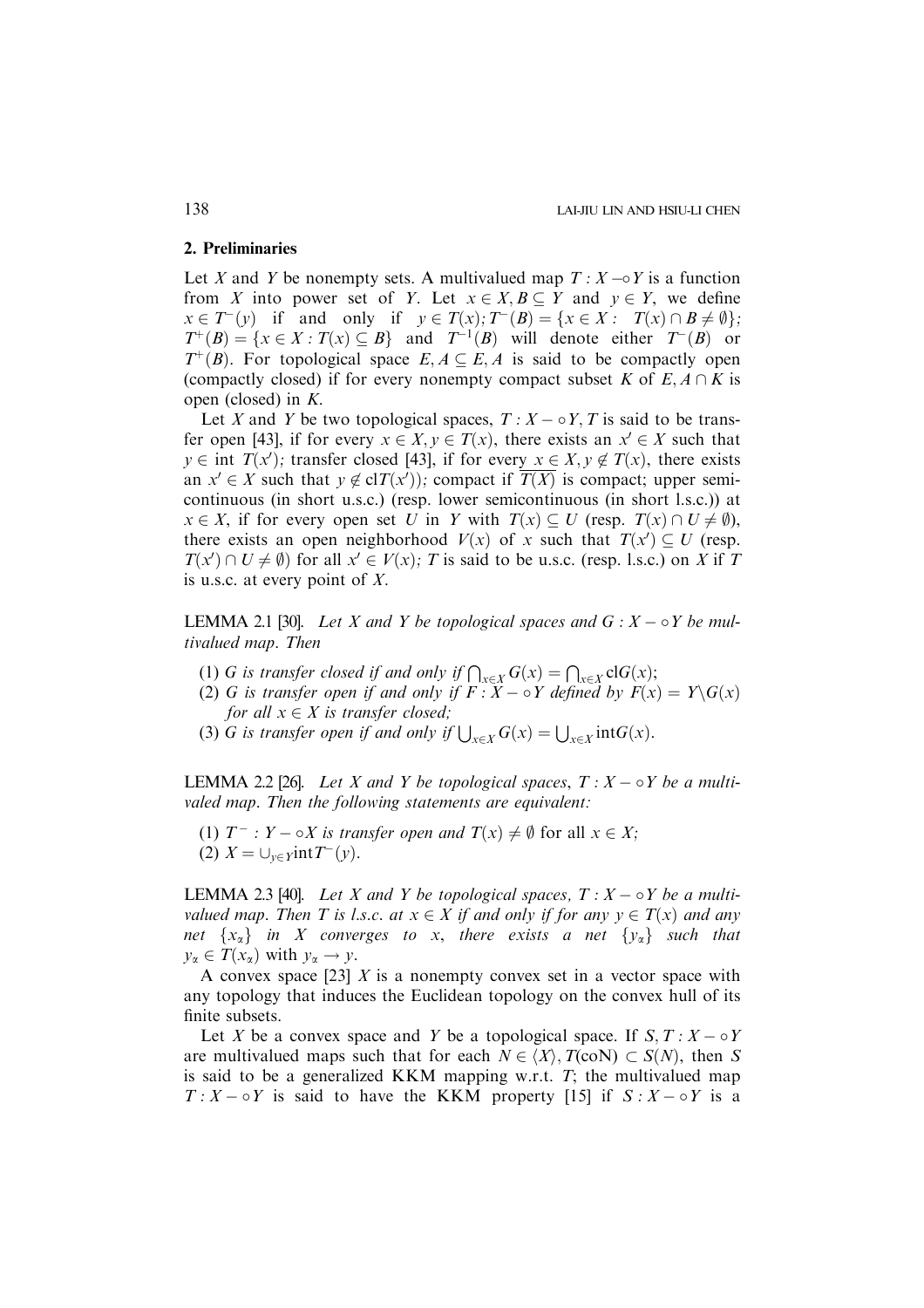generalized KKM mapping w.r.t. T such that the family  $\{\overline{S(x)} : x \in X\}$  has the finite intersection property. We denote by  $KKM(X, Y)$  [15] the family of all multivalued maps from  $X$  into  $Y$  having the KKM property. We denote by  $K(X, Y)$  the family of all u.s.c. multivalued maps with compact convex values and  $V(X, Y)$  the family of all u.s.c. multivalued maps with compact acyclic values. Any convex set in a Hausdorff t.v.s. is acyclic. Then  $K(X, Y) \subseteq V(X, Y)$ . In [15], Chang and Yen showed that  $V(X, Y) \subset$ KKM  $(X, Y)$ .

LEMMA 2.4 [26]. Let  $X$  be a convex space and  $Y$  be a topological space,  $T, S: X \rightarrow Y$  be multivalued maps and  $F, H: Y \rightarrow X$  be defined by  $F(y) = X\setminus T^-(y)$  and  $H(y) = X\setminus S^-(y)$ . Then the following two statements are equivalent:

(1) for each  $y \in Y$ ,  $A \in \langle F(y) \rangle$  implies  $\text{co}A \subset H(y)$ ; (2) for each  $A \in \langle X \rangle$ ,  $S(\text{co} A) \subseteq T(A)$ .

DEFINITION 2.1 [20]. Let X be a convex subset of a t.v.s and Z be a Hausdorff t.v.s.. Let  $C: X - \circ Z$  and  $F: X \times X - \circ Z$  be multivalued maps. Given any finite subset  $N = \{x_1, x_2, \ldots, x_n\}$  in X and any  $x \in \text{co}N$ ,

(1)  $F$  is said to be strong type I C-diagonally quasiconvex in the first argument if for some  $x_i$  in N,

 $F(x_i, x) \subseteq C(x)$ :

(2)  $\hat{F}$  is said to be strong type II C-diagonally quasiconvex in the first argument if for some  $x_i$  in N,

 $F(x_i, x) \cap C(x) \neq \emptyset;$ 

(3)  $F$  is said to be weak type I C-diagonally quasiconvex in the first argument if for some  $x_i$  in N,

 $F(x_i, x) \cap (-IntC(x)) = \emptyset;$ 

(4)  $F$  is said to be weak type II C-diagonally quasiconvex in the first argument if for some  $x_i$  in N,

 $F(x_i, x) \not\subseteq (-IntC(x)).$ 

THEOREM 2.1 [1]. Let  $X$  and  $Y$  be Hausdorff topological spaces,  $T: X \rightarrow Y$  be a multivalued map.

(1) If T is an u.s.c. multivalued map with closed values, then T is closed;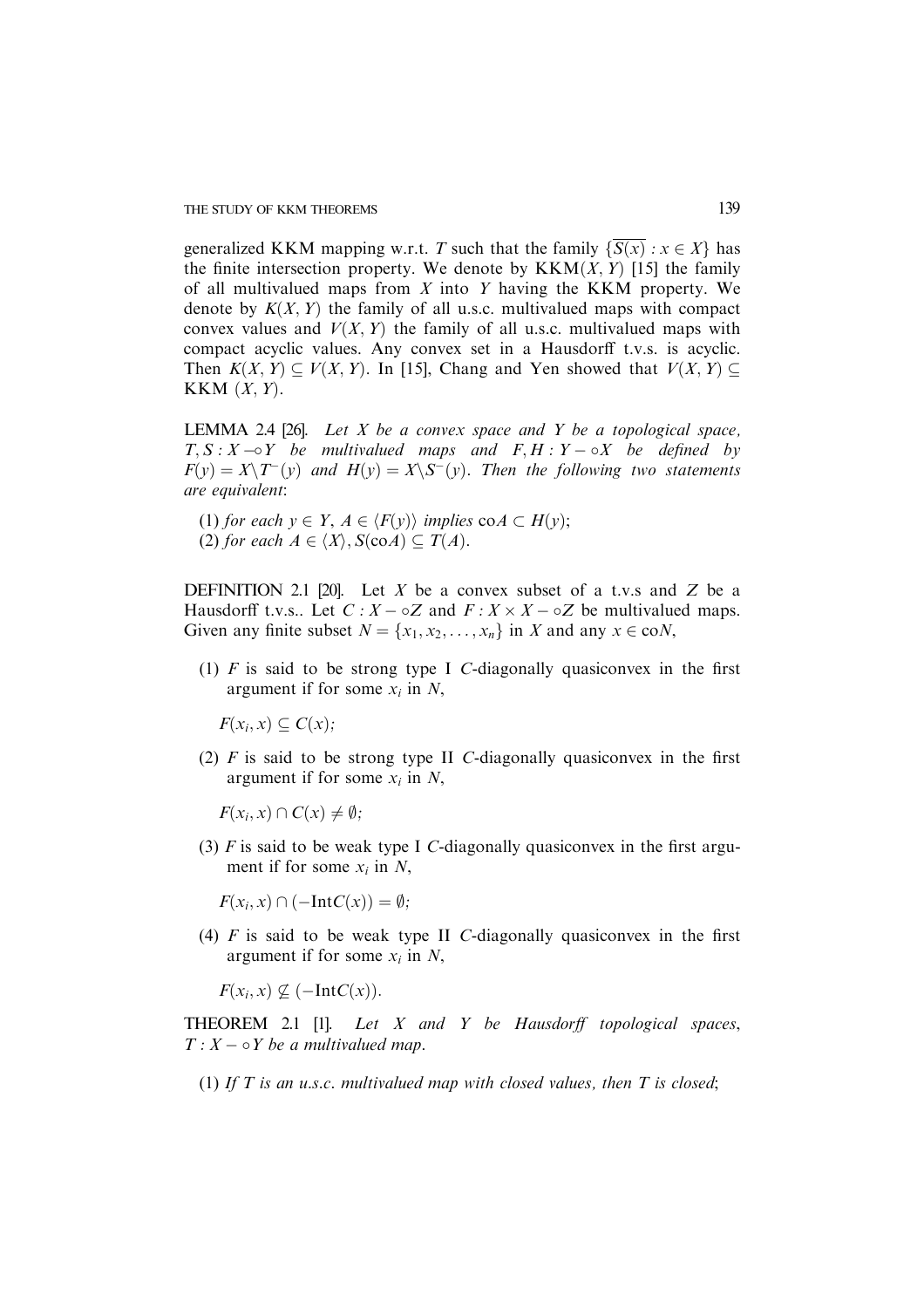(2) If X is compact and T is an u.s.c. multivalued map with compact values, then  $T(X)$  is compact.

**THEOREM** 2.2 [25]. Let  $E_1, E_2$  and Z be Hausdorff t.v.s., X and Y be nonempty subsets of  $E_1$  and  $E_2$ , respectively,  $F: X \times Y \times X - \circ Z$  and  $S: X - \circ X$ .

(a) If both S and F are l.s.c., then  $T: X \times Y - \circ Z$  which is defined by

$$
T(x, y) = \bigcup_{u \in S(x)} F(x, y, u) = F(x, y, S(x))
$$

is l.s.c on  $X \times Y$ ; and

(b) If both S and F are u.s.c. multivalued maps with compact values, then  $T$ is an u.s.c. multivalued map with compact values.

# 3. Some Equivalent KKM-type Theorems and Coincidence Theorems

In this section, we assume that  $X$  is a convex space,  $Y$  is a Hausdorff topologically space,  $T : X - \circ Y$ . S,  $G : X - \circ Y$  are multivalued maps. We start from the following two new results of [28, 29].

**THEOREM 3.1** (Theorem 2.6 [28]). Suppose that  $T \in KKM(X, Y)$  and that

- (1) for each  $y \in Y, A \in \langle P(y) \rangle$  implies  $\text{co } A \subseteq Q(y)$ ;
- (2)  $P^- : X \circ Y$  is transfer open and for all  $y \in Y, P(y)$  is nonempty;
- (3) for each compact subset  $A$  of  $X, T(A)$  is compact; and
- (4) there exists a nonempty compact subset  $K$  of  $Y$  such that for each  $N \in \langle X \rangle$ , there exists a compact convex subset  $L_N$  of X containing N such that

 $T(L_N)\backslash K \subseteq \cup \{\text{int}P^{-}(x): x \in L_N\}.$ 

Then there exists  $(\bar{x}, \bar{y}) \in X \times Y$  such that  $\bar{y} \in T(\bar{x})$  and  $\bar{x} \in Q(\bar{y})$ .

# **THEOREM 3.2** (Theorem 3.6 [29]). Suppose that  $T \in KKM(X, Y)$  and that

- (1) for each  $x \in X$ ,  $T(x) \subset S(x)$ ;
- (2) for each  $A \in \langle X \rangle$ ,  $S(\text{co}A) \subseteq (A);$
- (3)  $G: X \rightarrow Y$  is transfer closed;
- (4) for each compact subset A of X,  $T(A)$  is compact; and
- (5) there exists a nonempty compact subset  $K$  of  $Y$  such that for each  $N \in < X >$ , there exists a compact convex subset  $L_N$  of X containing N such that

$$
T(L_N) \cap \bigcap \{ \mathrm{cl} G(x) : x \in L_N \} \subseteq K.
$$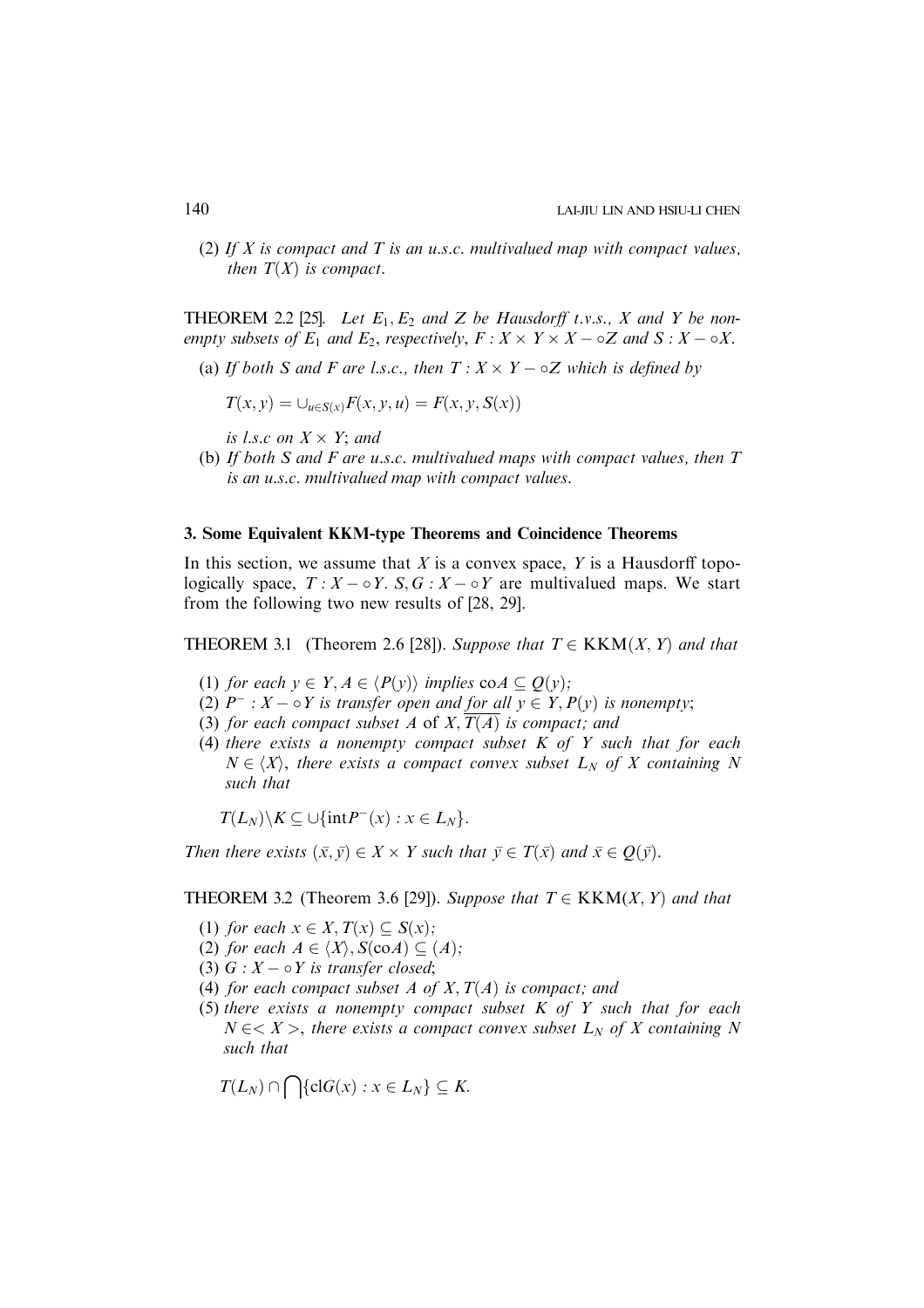THE STUDY OF KKM THEOREMS 141

Then  $\bigcap_{x\in X} G(x) \neq \emptyset$ .

**Proof.** Suppose that  $\bigcap_{x \in X} G(x) = \emptyset$ . Then for any  $y \in Y$ , there exists  $x \in X$ such that  $y \notin G(x)$ . Now we define  $P', Q' : Y - \circ X$  by  $P'(y) = X \circ G^{-}(y)$  and  $Q'(y) = X\setminus S^{-1}(y)$  for all  $y \in Y$ . Then for  $y \in Y$ , there exists  $x \in X$  such that  $x \in P'(y)$ . By (3),  $(P')^{-}: X - \circ Y$  is transfer open. By (2) and Lemma 2.4, for each  $y \in Y, A \in \langle P'(y) \rangle$  implies  $\text{co } A \subseteq Q'(y)$ . By (5),  $T(L_N)\setminus K \subseteq \bigcup{\{\text{int}(P')^-(x): x \in L_N\}}$ . Then by Theorem 3.1 that there exists  $(\bar{x}, \bar{y}) \in X \times Y$  such that  $\bar{y} \in T(\bar{x})$  and  $\bar{x} \in Q'(\bar{y})$ . Then  $\bar{y} \notin S(\bar{x})$ . This contradicts (1). Therefore  $\bigcap_{x \in X} G(x) \neq \emptyset$ .

REMARK 3.1. Theorems 3.1 and 3.2 are equivalent.

Proof. We want to show that Theorem 3.2 implies Theorem 3.1. Under the assumptions of Theorem 3.1. Suppose that for all  $x \in X$ ,  $T(x) \cap Q^{-1}(x) = \emptyset$ . This implies  $T(x) \subset Y \backslash Q^-(x)$ . Let  $H, S : X \sim Y$  be defined by  $H(x) = Y \backslash P^-(x)$ , and  $S(x) = Y \ Q^{-1}(x)$  for  $x \in X$ . Then

(1) for each  $x \in X$ ,  $T(x) \subset S(x)$ .

(2)  $H: X \rightarrow Y$  is transfer closed.

Since for each  $y \in Y, A \in \langle P(y) \rangle$  implies co $A \subseteq Q(y)$ , it follows from Lemma 2.4 that for each  $A \in \langle X \rangle$  implies  $S(\text{co} A) \subseteq H(A)$ . By (4),  $T(L_N) \cap \bigcap T\{\text{cl}H(x) : x \in L_N\} \subseteq K$ . Hence by Theorem 3.2, we get  $\bigcap_{x \in X} H(x) \neq \emptyset$ . That is for all  $x \in X$ , there exists  $y \in H(x) = Y \setminus P^{-}(x)$ . Then for all  $x \in X, y \notin P^-(x)$  i.e.  $x \notin P(y)$ . Thus  $P(y) = \emptyset$ . This leads to a contradiction. Therefore, there exists  $\bar{x} \in X$ ,  $T(\bar{x}) \cap Q^{-}(\bar{x}) \neq \emptyset$ . This shows that  $(\bar{x}, \bar{y}) \in X \times Y$  such that  $\bar{y} \in T(\bar{x})$  and  $\bar{x} \in Q(\bar{y})$ . In Theorem 3.2, we see that Theorem 3.1 implies Theorem 3.2. (

The following Theorem is a special case of Theorem 3.2, but it is equivalent to Theorem 3.2.

THEOREM 3.3. Suppose that  $T \in KKM(X, Y)$  and that

- (1) for each  $x \in X$ ,  $T(x) \subset S(x)$ ;
- (2) for each  $x \in X$ , Gx is closed in Y;
- (3) for any  $N \in \langle X \rangle$ ,  $S(\text{co}N) \subset G(N)$ ;
- (4) for each compact subset A of  $X, T(A)$  is compact; and
- (5) there exists a nonempty compact subset  $K$  of  $Y$  such that for each  $N \in \langle X \rangle$ , there exists a compact convex subset  $L_N$  of X containing N such that

$$
T(L_N) \cap \bigcap \{G(x) : x \in L_N\} \subset K.
$$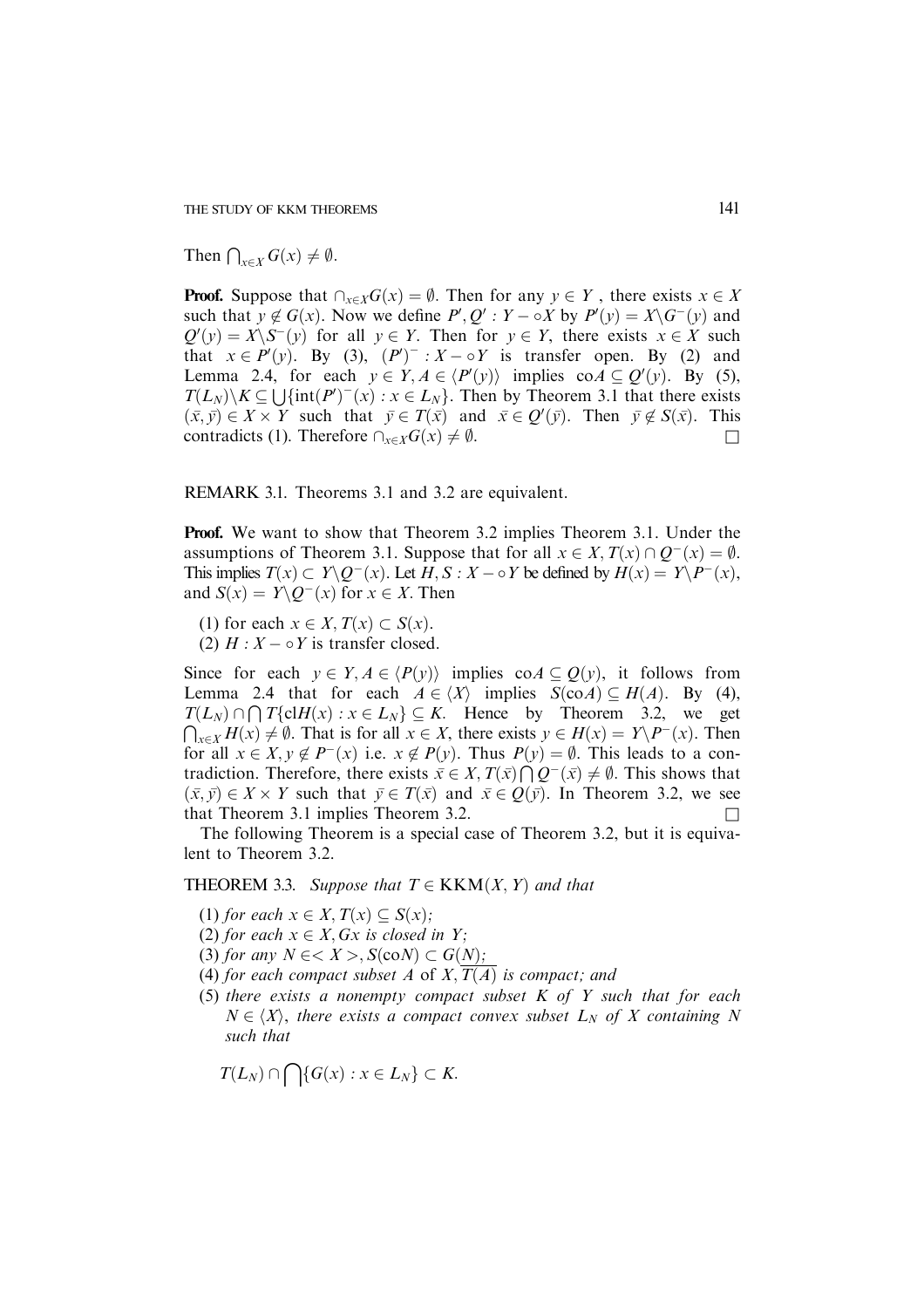Then  $\bigcap \{Gx : x \in X\} \neq \emptyset$ .

**Proof.** Since G has closed values, then  $G : X - \circ Y$  is transfer closed. Hence by Theorem 3.2, we get  $\bigcap \{Gx : x \in X\} \neq \emptyset$ .

THEOREM 3.4. Theorems 3.2 and 3.3 are equivalent.

**Proof.** Under the assumptions of Theorem 3.2. Let  $M : X \to Y$  be defined by

 $M(x) = \{y \in Y : y \in \text{cl}G(x)\}$  for  $x \in X$ .

Then for each  $x \in X$ ,  $M(x) = clG(x)$  is closed. By (4) and Lemma 2.1,  $T(L_N) \cap \bigcap T\{\text{cl}G(x) : xL_N\} = T(L_N) \cap \bigcap \{M(x) : x \in L_N\} \subset K.$  By Theorem 3.3,  $\bigcap_{x\in X} M(x) \neq \emptyset$ . That is  $\bigcap_{x\in X}$  clG $(x) \neq \emptyset$ . Since  $G : X - \circ Y$  is transfer closed, by Lemma 2.1,  $\bigcap_{x \in X} G(x) = \bigcap_{x \in X} cG(x) \neq \emptyset$ .

The following theorem is a special case of Theorem 3.1, but it is equivalent to Theorem 3.1.

**THEOREM 3.5.** Suppose that  $T \in KKM(X, Y)$  and that

- (1) for each  $y \in Y, A \in \langle P(y) \rangle$  implies  $\text{co}A \subseteq Q(y)$ ;
- (2)  $P^-: X \circ Y, P^-(x)$  is open for all  $x \in X$  and for all  $y \in Y, P(y)$  is nonempty;
- (3) for each compact subset A of X,  $\overline{T(A)}$  is compact; and
- (4) there exists a nonempty compact subset  $K$  of  $Y$  such that for each  $N \in < X >$ , there exists a compact convex subset  $L_N$  of X containing N such that

 $T(L_N)\backslash K \subseteq \bigcup\{P^-(x):x\in L_N\}.$ 

Then there exists  $(\bar{x}, \bar{y}) \in X \times Y$  such that  $\bar{y} \in T(\bar{x})$  and  $\bar{x} \in Q(\bar{y})$ .

THEOREM 3.6. Theorems 3.1 and 3.5 are equivalent.

Proof. It is clear that Theorem 3.1 implies Theorem 3.5. Under the assumptions of Theorem 3.1. By (2),  $Y = \bigcup_{x \in \mathcal{X}} \text{int}P^{-}(x)$ , therefore, for each  $y \in Y$ , there exists  $x \in X$  such that  $y \in \text{int}P^{-}(x)$ . Let  $H : Y - \circ X$  be defined by

$$
H(y) = \{x \in X : y \in \text{int}P^-(x)\} \quad \text{for } y \in Y.
$$

Then  $H^{-}(x) = \int_0^x f(x) dx$  is open and for each  $y \in Y$ ;  $H(y) \neq \emptyset$ . It is easy to see that  $H(y) \subseteq P(y)$  for all  $y \in Y$ . By (1), for each  $y \in Y, A \in \langle H(y) \rangle$ implies co $A \subset Q(y)$ . By (4), for each  $y \in T(L_N)\backslash K$ , there exists  $x \in L_N$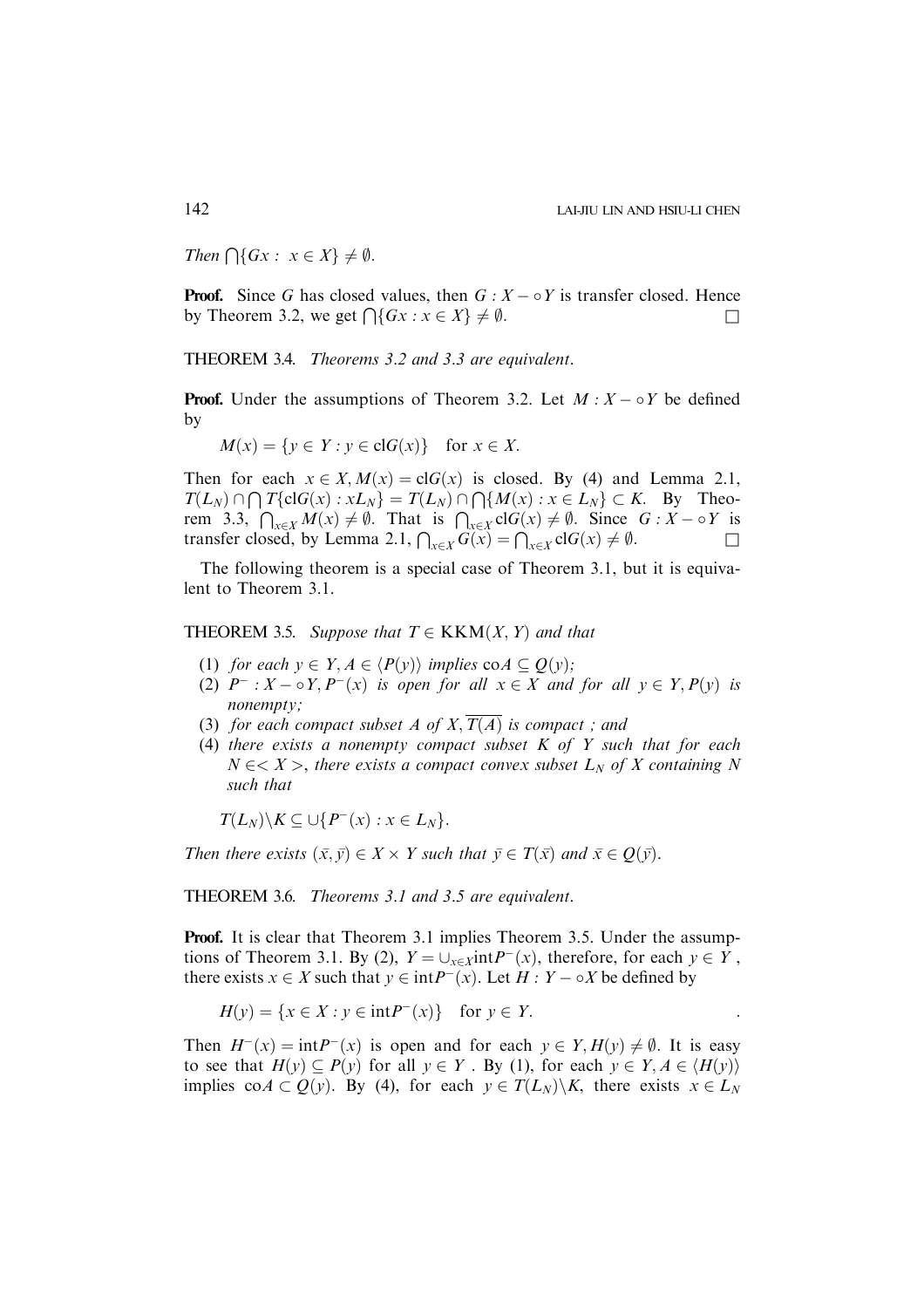THE STUDY OF KKM THEOREMS 143

such that  $y \in \text{int}P^-(x)$ . Therefore  $x \in H(y)$  and  $y \in H^-(x)$ . Hence  $T(L_N)\ K\subset \text{H}(H^-(x): x\in L_N\text{}.$  By Theorem 3.5, there exists  $(\bar{x}, \bar{y}) \in X \times Y$  such that  $\bar{y} \in T(\bar{x})$  and  $\bar{x} \in Q(\bar{y})$ .

By Theorem 3.1, we obtain the following coincidence theorem which contains many fixed point theorems and coincidence theorems as special cases.

THEOREM 3.7. Suppose the conditions (2) and (4) in Theorem 3.2 are replaced by  $(2)'$  and  $(4)'$  respectively, where

(2)' for each  $x \in X, P^{-}(x)$  contains an open set  $O_x \subseteq Y$  and  $\bigcup_{x \in X} O_x = Y;$ 

(4)' there exists a nonempty compact subset  $K$  of  $Y$  such that for each  $N \in \langle X \rangle$ , there exists a compact convex subset  $L_N$  of X containing N such that

 $T(L_N)\backslash K \subseteq \cup\{O_x : x \in L_N\}.$ 

Then there exists  $(\bar{x}, \bar{y}) \in X \times Y$  such that  $\bar{y} \in T(\bar{x})$  and  $\bar{x} \in Q(\bar{y})$ .

**Proof.** Since  $O_x \subseteq P^-(x)$ ,  $O_x$  is open, and  $\bigcup_{x \in X} O_x = Y$ . Then  $\bigcup_{x \in X} \text{int}P^{-}(x) = \bigcup_{x \in X} O_x = Y$ . By Lemma 2.2,  $P^{-} : X - \circ Y$  is transfer open and for all  $y \in Y, P(y)$  is nonempty. By (4)',  $T(L_N) \setminus K \subseteq \bigcup \{O_x : x \in L_N\}$  $\subseteq \bigcup \{ \text{int}P^{-}(x) : x \in L_N \}$ . By Theorem 3.1, there exists  $(\bar{x}, \bar{y}) \in X \times Y$  such that  $\bar{y} \in T(\bar{x})$  and  $\bar{x} \in Q(\bar{y})$ .

If  $T(x) = \{x\}$  and  $P(x) = Q(x)$  for all  $x \in X$ , then Theorem 3.7 is reduced to the following fixed point theorem.

COROLLARY 3.1. Suppose that

- (1) for each  $x \in X, A \in \langle P(x) \rangle$  implies  $\text{co } A \subseteq P(x)$ ;
- (2) for each  $x \in X, P^{-}(x)$  contains an open set  $O_x \subset X$  and  $\bigcup_{\in X} O_x = X;$ and
- (3) there exists a nonempty compact subset  $K$  of  $Y$  such that for each  $N \in \langle X \rangle$ , there exists a compact convex subset  $L_N$  of X containing N such that

 $L_N \backslash K \subseteq \cup \{O_x : x \in L_N\}.$ 

Then there exists  $\bar{x} \in X$  such that  $\bar{x} \in P(\bar{x})$ .

THEOREM 3.8. Theorems 3.1 and 3.7 are equivalent.

Proof. In Theorem 3.7, we see that Theorem 3.1 implies Theorem 3.7. Under the assumptions of Theorem 3.1. By (2),  $X = \bigcup_{x \in X} \text{int}P^{-}(x)$ . Let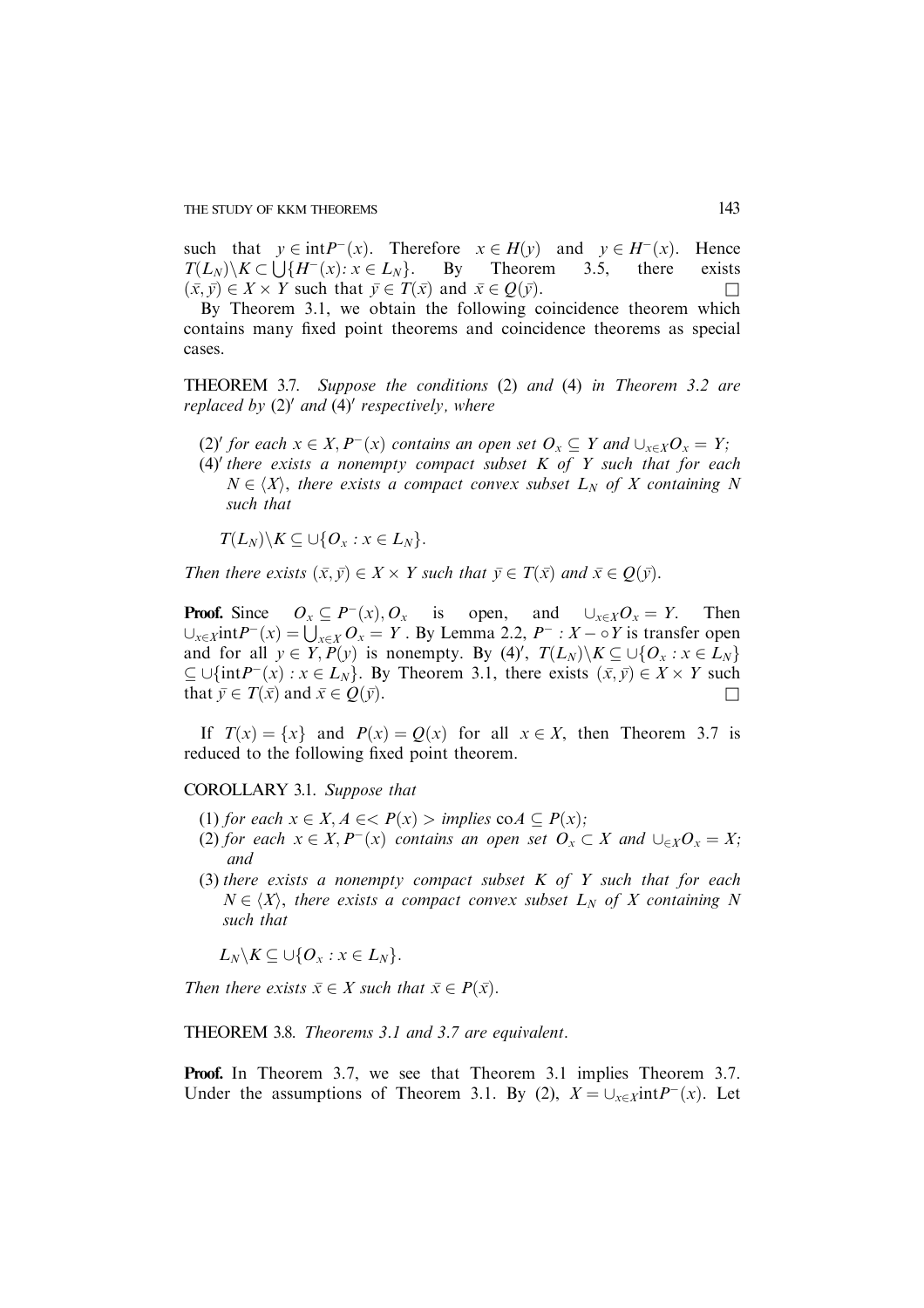$O_x = \text{int}P^-(x)$ . Then  $O_x$  is open,  $O_x \subseteq P^-(x)$ , and  $X = \bigcup_{x \in X} O_x$ . By (4),  $T(L_N)\backslash K \subseteq \bigcup \{\text{int}P^-(x): x\in L_N\} = \bigcup \{O_x : x\in L_N\}.$  Then Theorem 3.1 follows from Theorem 3.7.  $\Box$ 

REMARK 3.2. Corollary 3.2 contains Theorem 1 [41], Theorem 1 [42] and Theorem 2.1 [21] as special cases.

REMARK 3.3. Theorems 3.1–3.3, 3.5 and 3.7 are equivalent.

# 4. Existence Results of General Vector Equilibrium Problems

When dealing with equilibrium problems, the definition of properly quasimonotone bimap is frequently used (see [5, 6]).

DEFINITION 4.1 [6] Let  $X, Z$  be t.v.s.,  $Y$  a topological space. Let  $T: X \to Y, F: X \times Y \to \infty Z$  and  $C: Y \to \infty Z$  be multivalued maps. F is said to be properly quasimonotone relatively to T on  $X \times Y$  if the map  $G : X - \circ Y$ ,

 $G(x) = \{y \in Y : (x, y) \in F^{-1}(C(y))\}.$ 

is a KKM mapping w.r.t.  $T$ .

The following Proposition gives a sufficient condition for the properly quasi-monotonicity.

PROPOSITION 4.1. Let  $X, Z$  be t.v.s.,  $Y$  be a topological space. Let  $T: X \to Y, F: X \times Y \to \circ Z$  and  $C: Y \to \circ Z$ . Assume that

(1) for all  $x \in X$  and  $y \in T(x), (x, y) \in F^{-1}(C(y));$  and

(2) for any  $y \in Y$ ,  $B(y) = \{x \in K : (x, y) \notin F^{-1}(C(y))\}$  is convex.

Then  $F$  is properly quasimonotone relative to  $T$ .

**Proof.** Let  $G: X \to Y$  be defined by

$$
G(x) = \{ y \in Y : (x, y) \in F^{-1}(C(y)) \} \text{ for } x \in X.
$$

Suppose  $F$  is not properly quasimonotone relative to  $T$ . Then there exists a finite subset  $N = \{x_1, x_2, \ldots, x_n\}$  in X such that  $T(\text{co}N) \not\subseteq G(N)$ . There exist  $\bar{x} \in \text{co}N$  and  $\bar{y} \in T(\bar{x})$  such that  $\bar{y} \notin G(x_i)$  for all  $i = 1, 2, ..., n$ . Then  $(x_i, \bar{y}) \notin F^{-1}(C(\bar{y}))$  for all  $i = 1, 2, ..., n$ . Hence  $x_i \in B(\bar{y})$  for all  $i = 1, 2, ..., n$ . By (2),  $\bar{x} \in B(\bar{y})$ . Thus  $(\bar{x}, \bar{y}) \notin F^{-1}(C(\bar{y}))$ . This contradicts to condition (1). Therefore, F is properly quasimonotone relative to T.

REMARK 4.1. There are similar results in [5, 6]. In Proposition 1.1 [5],  $C(v) = C$  for all  $v \in Y$ .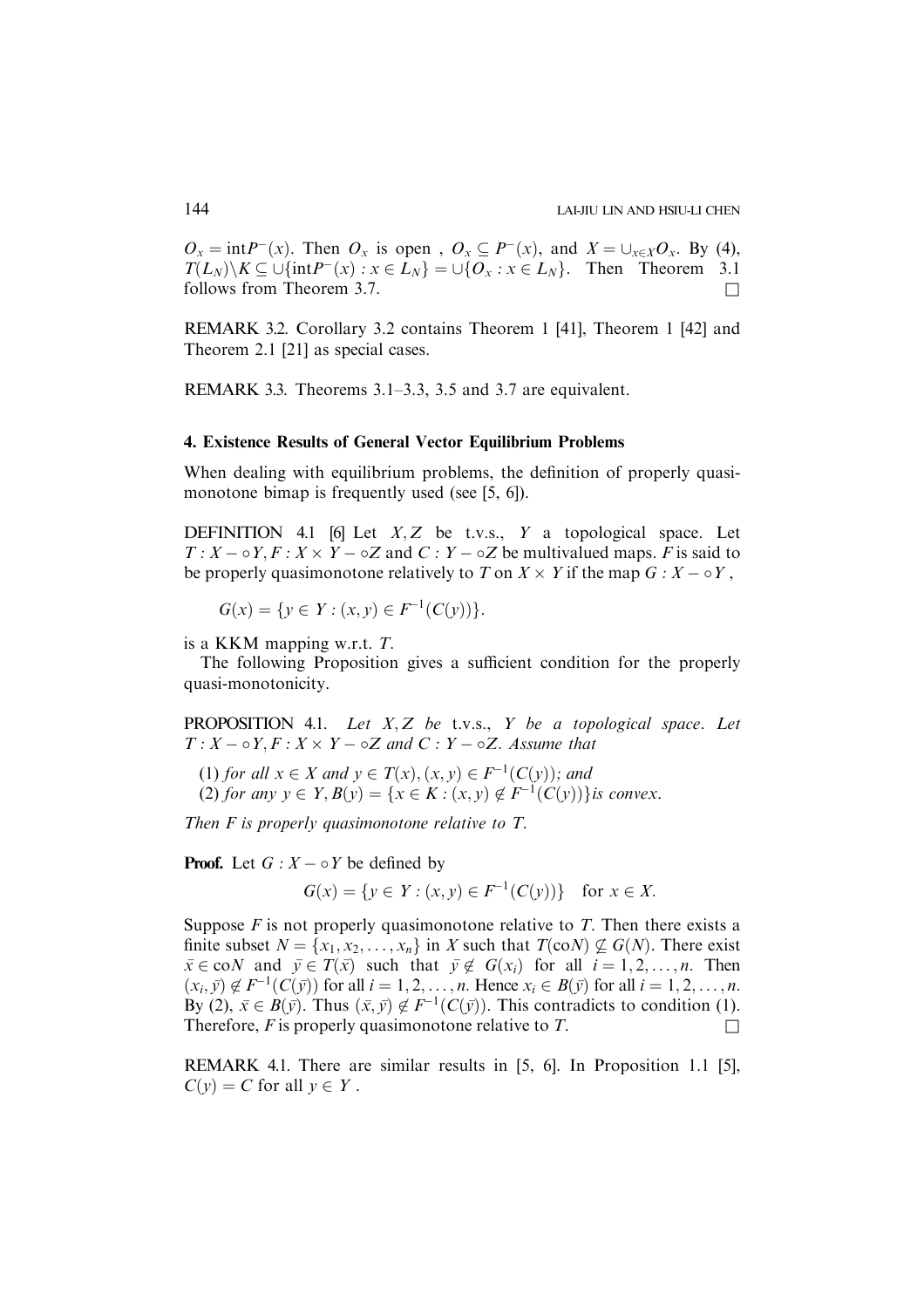In this section, unless otherwise specify, we assume that  $X$  is a convex space,  $Y$  a Hausdorff topological space and  $Z$  is a Hausdorff t.v.s. We assume  $T: X \to \circ Y, F: X \times Y \to \circ Z$  and  $C: Y \to \circ Z$  are multivalued maps. Applying Proposition 4.1 and the KKM-type theorems in Section 3, we establish the existence theorems of the four types of (VEP).

THEOREM 4.1. Let  $T \in KKM(X, Y)$  and suppose that

- (1) for any  $x \in X$ ,  $F(x, \cdot)$  is l.s.c.and  $C : Y \circ Z$  is closed;
- (2) for all  $x \in X$  and  $y \in T(x), F(x, y) \subseteq C(y)$ ;
- (3) for any  $y \in Y$ ,  $B(y) = \{x \in X : F(x, y) \not\subseteq C(y)\}\)$  is convex;
- (4) for each compact subset A of X,  $\overline{T(A)}$  is compact; and
- (5) there exists a nonempty compact subset  $K$  of  $Y$  such that for each  $N \in \langle X \rangle$ , there exists a compact convex subset  $L_N$  of X containing N such that for each  $y \in T(L_N) \backslash K$ , there exists  $x \in L_N$  with  $F(x, y) \nsubseteq C(y)$ .

Then there exists  $\bar{y} \in Y$  such that  $F(x, \bar{y}) \subseteq C(\bar{y})$  for all  $x \in X$ .

**Proof.** Let  $G: X \to Y$  be defined by

$$
G(x) = \{ y \in Y : F(x, y) \subseteq C(y) \} \text{ for } x \in X.
$$

Take  $F^{-1} := F^+$  in Proposition 4.1. By assumption (2) and (3), for any  $N \in \langle X \rangle$ ,  $T(\text{co}N) \subseteq G(N)$ . For any  $x \in X$ ,  $G(x)$  is closed; Indeed let  $\bar{y} \in \overline{G(x)}$ , then there exists a net  $\{y_\alpha\}$  in  $G(x)$  such that  $y_\alpha$  converges to  $\bar{y}$ . Since  $y_{\alpha} \in G(x), F(x, y_{\alpha}) \subseteq C(y_{\alpha})$ . Let  $z \in F(x, \bar{y})$ . Since for any  $x \in X, F(x, \cdot)$  is l.s.c., by Lemma 2.3, there exists a net  $\{z_{\alpha}\}\$  such that  $z_{\alpha} \in F(x, y_{\alpha})$  with  $\{z_{\alpha}\}\$  converges to z. Thus  $z_{\alpha} \in C(y_{\alpha})$ . Since C is closed,  $z \in C(\bar{y})$ . Hence  $F(x, \bar{y}) \subseteq C(\bar{y})$ . That is  $\bar{y} \in G(x)$ . Therefore  $G(x)$  is closed. By Theorem 3.3,  $\bigcap_{x \in X} G(x) \neq \emptyset$ . Therefore, there exists  $\overline{y} \in Y$  such that  $F(x, \bar{y}) \subseteq C(\bar{y})$  for all  $x \in X$ .

COROLLARY 4.1. In Theorem 4.1, if  $T \in KKM(X, Y)$  is replaced by T is an u.s.c. multivalued map with nonempty compact convex values and suppose that conditions,  $(1-3)$  and  $(5)$  of Theorem 4.1 hold.

Then there exists  $\bar{y} \in Y$  such that  $F(x, \bar{y}) \subseteq C(\bar{y})$  for all  $x \in X$ .

**Proof.** Since  $T$  is u.s.c. with nonempty compact convex values,  $T \in K(X, Y) \subseteq KKM(X, Y)$  [15]. If A is a compact subset of X, then by Theorem 2.6,  $T(A)$  and  $\overline{T(A)}$  are compact and Corollary 4.1 follows from Theorem 4.1.  $\Box$ 

 $COROLLARY$  4.2. Suppose that  $X$  is a Hausdorff convex space,  $F: X \times X - \circ Z$  and  $C: X - \circ Z$  is multivalued maps satisfying the following conditions: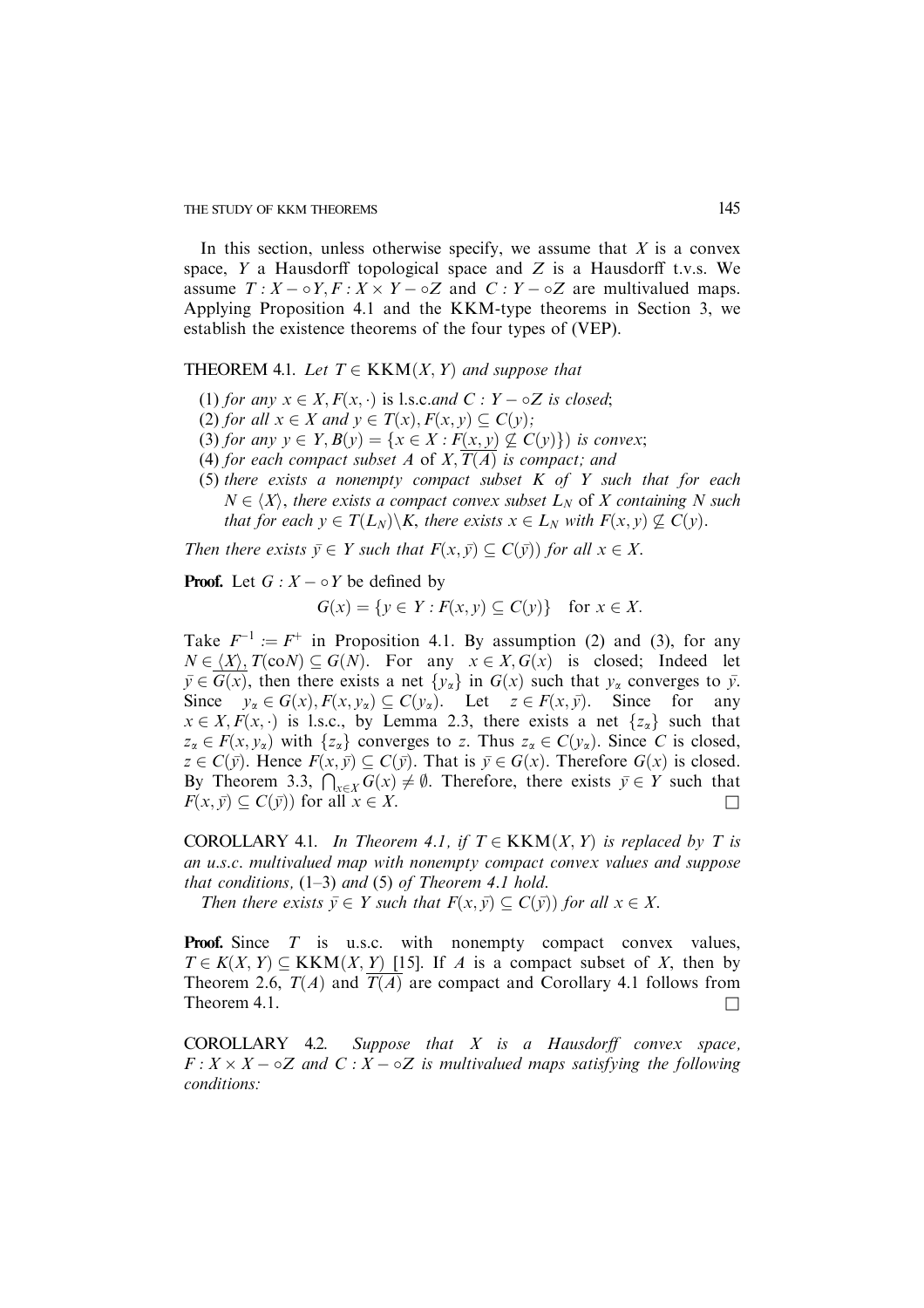- (1) for any  $x \in X$ ,  $F(x, \cdot)$  is l.s.c. and C is closed;
- (2) for all  $x \in X, F(x, x) \subset C(x)$ ;
- (3) for any  $y \in X$ ,  $B(y) = \{x \in X : F(x, y) \not\subseteq C(y)\}$  is convex; and
- (4) there exists a nonempty compact subset  $K$  of  $Y$  such that for each  $N \in \langle X \rangle$ , there exists a compact convex subset  $L_N$  of X containing N such that for each  $y \in L_N \backslash K$ , there exists  $x \in L_N$  with  $F(x, y) \nsubseteq C(y)$ .

Then there exists  $\bar{y} \in X$  such that  $F(x, \bar{y}) \subseteq C(\bar{y})$  for all  $x \in X$ .

**Proof.** Take  $T(x) = \{x\}$  in Corollary 4.1.

THEOREM 4.2. Let X be a Hausdorff convex space.

Suppose that conditions  $(1)$  and  $(4)$  of Corollary 4.2 and  $(2')$ , where (2')  $F: X \times X - \circ Z$  is strong type I C-diagonally quasiconvex in the first argument.

Then there exists  $\bar{y} \in X$  such that  $F(x, \bar{y}) \subseteq C(\bar{y})$  for all  $x \in X$ .

**Proof.** Let  $T(x) = S(x) = \{x\}$  for all  $x \in X$  and  $G : X - \circ X$  be defined by  $G(x) = \{y \in X : F(x, y) \subseteq C(y)\}$  for  $x \in X$ .

Suppose that there exists  $N = \{x_1, x_2, \dots, x_n\} \in \langle X \rangle$  such that  $\text{co}N = T(\text{co}N) \nsubseteq G(N)$ . Then there exists  $\bar{x} \in \text{co}N$  such that  $\bar{x} \notin G(x_i)$  for all  $i = 1, 2, \ldots, n$ . That is  $F(x_i, \bar{x}) \not\subseteq C(\bar{x})$  for all  $i = 1, 2, \ldots, n$ . But F is strong type I P-diagonally quasiconvex in the first argument (2'),  $F(x_i, \bar{x}) \subseteq C(\bar{x})$  for some  $x_i \in N$ . This leads to a contradiction. Hence for each  $N \in \langle X \rangle$ , co $N \subset G(N)$ . By (1),  $G(x)$  is closed for all  $x \in X$ . Therefore the conclusion of Theorem 4.2 follows from Theorem 3.3.

**DEFINITION** 4.2. Let  $C: X - \circ Z$  be a multivalued map such that  $C(y)$  is convex cone for all  $y \in Y$ . We say that

(a) For each  $y \in Y$ ,  $x - \sigma F(x, y)$  is  $C(y)$ -quasiconvex [20] if  $x_1, x_2 \in X$ , and  $\lambda \in [0, 1]$ , then either

 $F(x_1, y) \subseteq F(\lambda x_1 + (1 - \lambda)x_2, y) + C(y).$ or  $F(x_2, y) \subseteq F(\lambda x_1 + (1 - \lambda)x_2, y) + C(y)$ .

(b) For each  $y \in Y$ ,  $x - \sigma F(x, y)$  is  $C(y)$ -quasiconvex-like [3] if for  $x_1, x_2 \in X$ , and  $\lambda \in [0, 1]$ , then either

$$
F(\lambda x_1 + (1 - \lambda)x_2, y) \subseteq F(x_1) - C(y).
$$
  
or 
$$
F(\lambda x_1 + (1 - \lambda)x_2, y) \subseteq F(x_2) - C(y).
$$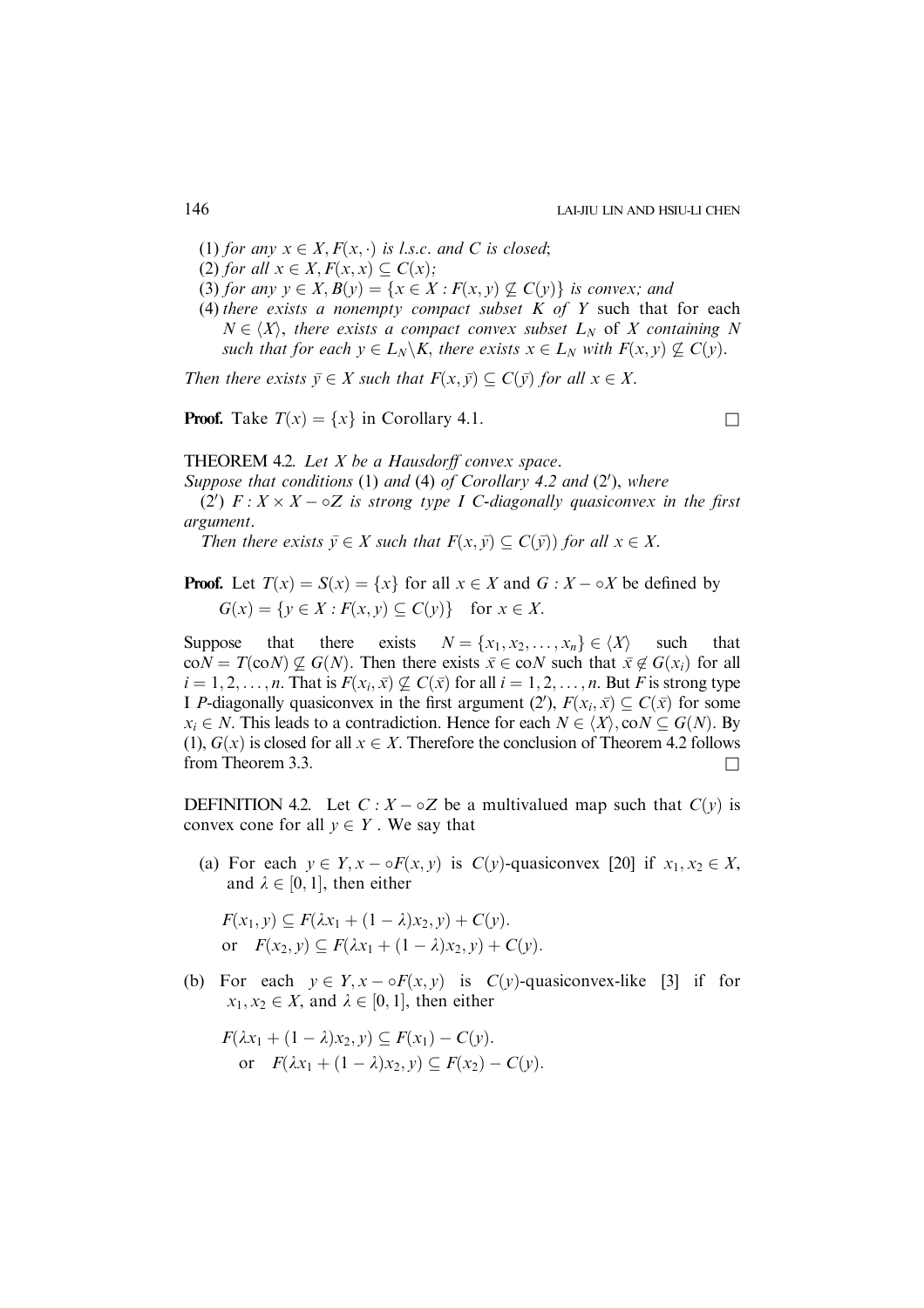REMARK 4.2. If  $C(y)$  is a convex cone and  $F(\cdot, y)$  is  $C(y)$ -quasiconvex, then the set  $B(y) = \{x \in X : F(x, y) \not\subseteq C(y)\}$  is convex.

**Proof.** (a) To prove  $B(y) = \{x \in X : F(x, y) \not\subseteq C(y)\}\$ is convex.

Let  $x_1, x_2 \in B(y)$ , then  $F(x_1, y) \nsubseteq C(y)$  and  $F(x_1, y) \nsubseteq C(y)$ . We want to show that  $\lambda x_1 + (1 - \lambda)x_2 \in B(y)$  for all  $\lambda \in [0, 1]$ . Suppose there exists  $\lambda_0 \in [0, 1]$  such that  $F(\lambda_0 x_1 + (1 - \lambda_0)x_2, y) \subseteq C(y)$ . Since  $F(\cdot, y)$  is  $C(y)$ quasiconvex, either  $F(x_1, y) \subseteq C(y)$  or  $F(x_2, y) \subseteq C(y)$ . This leads to a contradiction. Hence for all  $\lambda \in [0, 1], F(\lambda x_1 + (1 - \lambda)x_2, y) \not\subseteq C(y)$  and  $B(y)$  is convex.

By using Theorem 3.3 and Theorem 4.1, we establish the following theorem.

**THEOREM 4.3.** Suppose that  $T \in KKM(X, Y)$ , (1), (4), (5) of Theorem 4.1 and

(a) for all  $x \in X$  and  $y \in T(x)$ ,  $A(x, y) \subseteq C(y)$ ; (b) for all  $(x, y) \in X \times Y$ ,  $A(x, y) \subseteq C(y)$  implies  $F(x, y) \subseteq C(y)$ ; (c) for any  $y \in Y$ ,  $B(y) = \{x \in X : A(x, y) \not\subseteq C(y)\}\$ is convex;

Then there exists  $\bar{v} \in Y$  such that  $F(x, \bar{v}) \subset C(\bar{v})$ , for all  $x \in X$ .

**Proof.** Let  $G, H : X - \circ Y$  be defined by  $G(x) = \{y \in Y : A(x, y) \subseteq C(y)\}\$ and  $H(x) = \{y \in Y : F(x, y) \subset C(y)\}\$ for  $x \in X$ . By (1),  $H(x)$  is closed for all  $x \in X$ . By (b), for any  $x \in X$ ,  $G(x) \subseteq H(x)$ . By (a), (c) and Proposition 4.1 that for all  $N \in \langle X \rangle$ ,  $T(\text{co}N) \subseteq G(N)$ . By (c),  $T(L_N) \cap \bigcap \{H(x) : x \in L_N\} \subset K$ . Then by Theorem 3.3,  $\bigcap_{x \in X} H(x) \neq \emptyset$ , i.e. there exists  $\overline{y} \in Y$  such that  $F(x, \bar{y}) \subset C(\bar{y})$ , for all  $x \in X$ .

DEFINITION 4.3 [18]. Let  $H : X - \circ Z$  be a multivalued map. H is said to be properly quasiconvex if for every  $x, y \in K, t \in [0, 1]$ , and  $u \in H(x), y \in H(y)$ , there exists  $z \in H(tx_1 + (1 - t)x_2)$  such that either  $z \le u$  or  $z \le v$ .

LEMMA 4.1 [18]. Let  $H: X - \circ Z$  be a multivalued mapping. Then H is properly quasiconvex if and only if for any  $x_i \in K$ ,  $z_i \in H(x_i)$ ,  $t_i > 0$ , for  $i = 1, 2, \ldots, n, \sum_{i=1}^{n} t_i = 1$ , there exist  $z \in F(t_1x_1 + \cdots + t_nx_n)$  and some i such that  $z \leq z_i$ .

**THEOREM 4.4.** In Theorem 4.1, if condition  $(3)$  is replaced by  $(3)'$ , then we have the same conclusion, where

(3)' for any  $y \in Y$ ,  $x - \sigma F(x, y)$  is properly quasiconvex.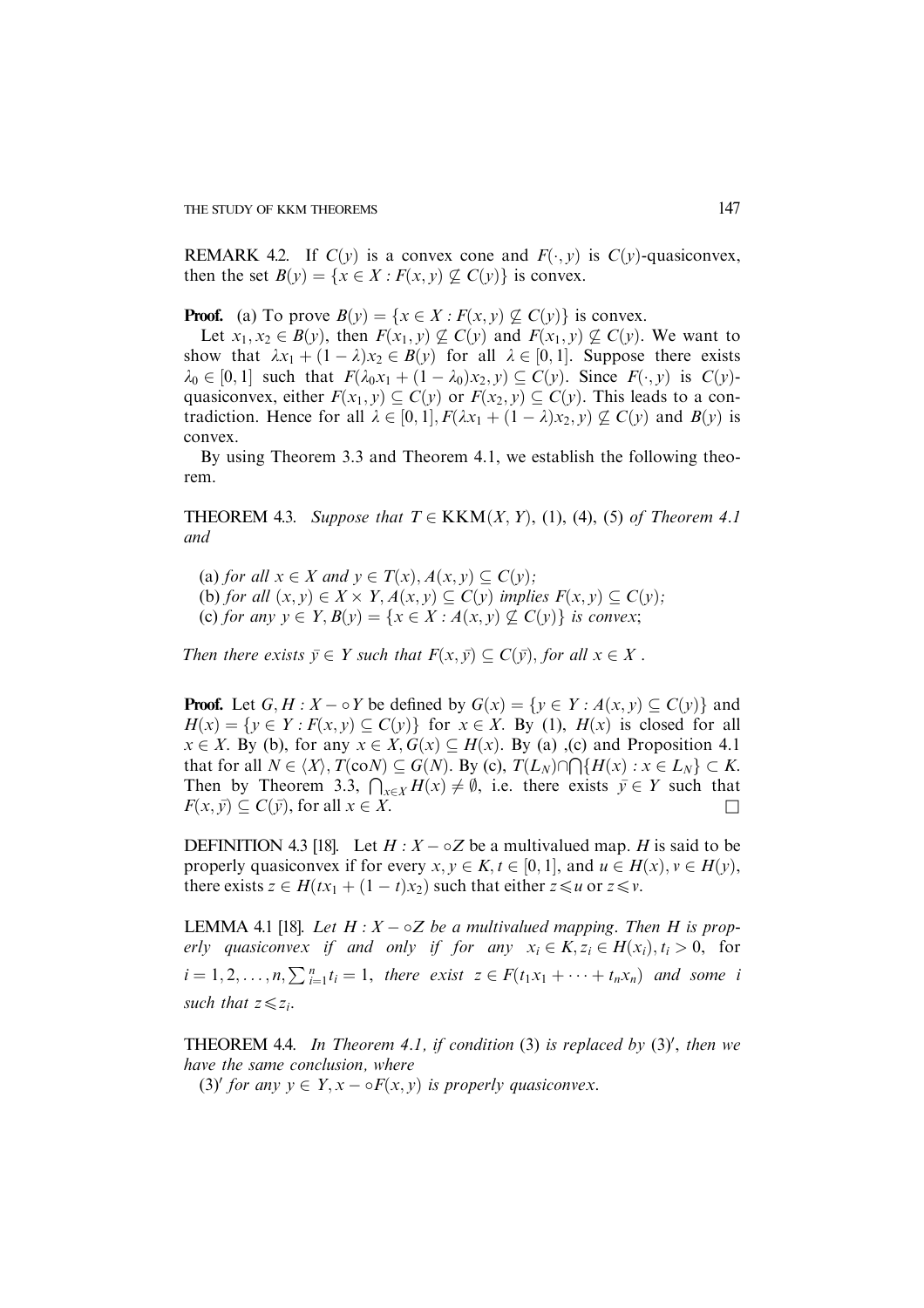**Proof.** Let  $G: X \to Y$  be defined by

 $G(x) = \{y \in Y : F(x, y) \subseteq C(y)\}$  for  $x \in X$ .

By  $(2)$ ,  $(3)'$  and following the same arguments as in Theorem 2 of [18], we can show that for all  $N \in \langle X \rangle$ ,  $T(\text{co}N) \subseteq G(N)$ . Then the conclusion of Theorem 4.4 follows from Theorem 3.3.

REMARK 4.3. Theorem 4.4 is different from Theorem 2 [18]. In Theorem 2 [18], the multivalued map  $T : X - \circ D$  is u.s.c. with nonempty compact convex values, X is a nonempty compact convex set, and  $G(x)$  is closed for all  $x \in X$ .

# THEOREM 4.5. Suppose  $T \in KKM(X, Y)$  and

- (1) for any  $x \in X$ ,  $y \circ F(x, y)$  is u.s.c. with compact values and  $C : Y \circ Z$ is closed;
- (2) for all  $x \in X$  and  $y \in T(x)$ ,  $F(x, y) \cap C(y) \neq \emptyset$ ;
- (3) for any  $y \in Y$ ,  $B(y) = \{x \in X : F(x, y) \cap C(y) = \emptyset\}$  is convex;
- (4) for each compact subset A of  $X,\overline{T(A)}$  is compact; and
- (5) there exists a nonempty compact subset  $K$  of  $Y$  such that for each  $N \in \langle X \rangle$ , there exists a compact convex subset  $L_N$  of X containing N such that for each  $y \in T(L_N) \backslash K$ , there exists  $x \in L_N$  with  $F(x, y) \cap C(y) = \emptyset$ .

Then there exists  $\bar{v} \in Y$  such that  $F(x, \bar{v}) \cap C(\bar{v}) \neq \emptyset$ ; for all  $x \in X$ .

**Proof.** Let  $G: X \to Y$  be defined by

 $G(x) = \{y \in Y : F(x, y) \cap C(y) \neq \emptyset\}$  for  $x \in X$ .

Take  $F^{-1} := F^-$  in Proposition 4.1. By (2), (3) and Proposition 4.1, for any  $N \in \langle X \rangle$ ,  $T(\text{co}N) \subseteq G(N)$ . By (1) and following the same argument as in [3],  $G(x)$  is closed for each  $x \in X$ . Then by Theorem 3.3,  $\bigcap_{x\in X}G(x)\neq \emptyset$ . Therefore, there exists  $\overline{y}\in Y$  such that  $F(x, \overline{y})\cap C(\overline{y})\neq \emptyset$ for all  $x \in X$ .

REMARK 4.4. Following the method of Ansari and Yao [3], we can show that if for each  $y \in Y, F(\cdot, y)$  is  $C(y)$ -quasiconvex-like and  $C(y)$  is a convex cone for each  $y \in Y$ . Then the set  $B(y) = \{x \in X : F(x, y) \cap C(y) = \emptyset\}$  is convex.

**THEOREM** 4.6. Let X be a Hausdorff convex space, let  $F: X \times X - \circ Z$  and  $C: X - \circ Z$  be multivalued maps. Suppose that

- (1) of Theorem 4.5 and
- (2)' F is strong type II C-diagonally quasiconvex in the first argument; and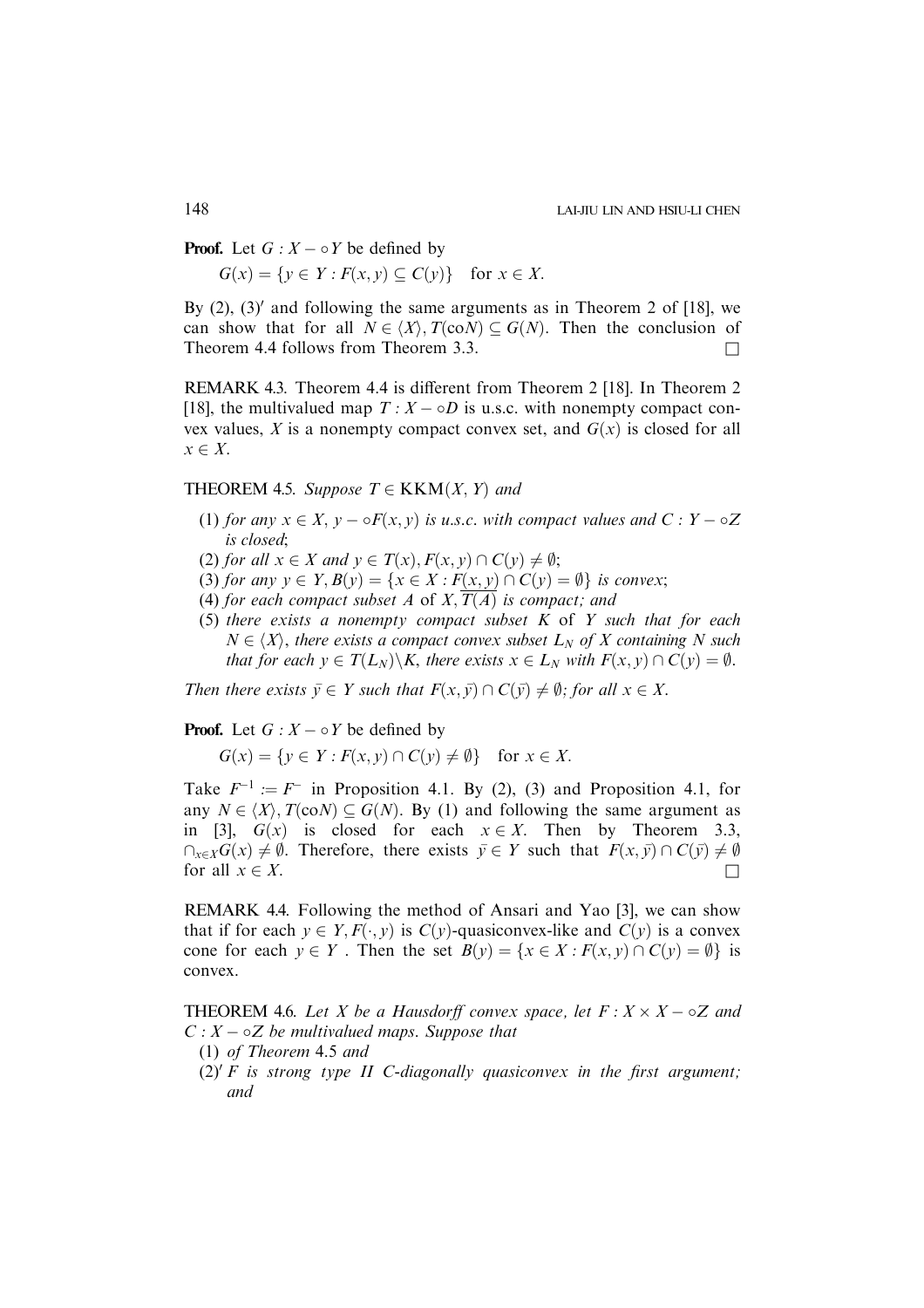(3)' there exists a nonempty compact subset  $K$  of  $X$  such that for each  $N \in \langle X \rangle$ , there exists a compact convex subset  $L_N$  of X containing N such that for each  $y \in L_N \backslash K$ , there exists  $x \in L_N$  with  $F(x, y) \cap C(y) = \emptyset.$ 

Then there exists  $\bar{y} \in X$  such that  $F(x, \bar{y}) \cap C(\bar{y}) \neq \emptyset$ , for all  $x \in X$ .

**Proof.** Let 
$$
T(x) = \{x\}
$$
 for  $x \in X$  and  $G : X - \circ X$  be defined by  

$$
G(x) = \{y \in X : F(x, y) \cap C(y) \neq \emptyset\} \text{ for } x \in X.
$$

Suppose that there exists  $N = \{x_1, x_2, \dots, x_n\} \in \langle X \rangle$  such that  $\text{co}N = T(\text{co}N) \nsubseteq G(N)$ . Then there exists  $\bar{x} \in \text{co}N$  such that  $\bar{x} \notin G(x_i)$  for all  $i = 1, 2, ..., n$ . That is  $F(x_i, \bar{x}) \cap C(\bar{x}) = \emptyset$  for all  $i = 1, 2, ..., n$ . But by (2)',  $F(x_i, \bar{x}) \cap C(\bar{x}) \neq \emptyset$  for some  $x_i \in N$ . This leads to a contradiction. Hence for each  $N \in \langle X \rangle$ , co $N \subseteq G(N)$ . Therefore the conclusion of Theorem 4.6 follows from Theorem 3.3.

Applying Remark 3.3 of Lin [28], we establish the following theorem

# **THEOREM 4.7.** Suppose that  $T \in KKM(X, Y)$  and

- (1) for any  $x \in X$ ,  $y \circ F(x, y)$  is u.s.c. with compact values and  $W : Y \circ Z$ is u.s.c., where  $W(y) = Z \setminus (-IntC(y))$  for all  $y \in Y$ ;
- (2) for all  $x \in X$  and  $y \in T(x)$ ,  $F(x, y) \nsubseteq (-IntC(y));$
- (3) for any  $y \in Y$ ,  $B(y) = \{x \in X : F(x, y) \subseteq (-IntC(y))\}$  is convex;
- (4) for each compact subset A of X,  $\overline{T(A)}$  is compact; and
- (5) there exists a nonempty compact subset  $K$  of  $Y$  such that for each  $N \in \langle X \rangle$ , there exists a compact convex subset  $L_N$  of X containing N such that for each  $y \in T(L_N) \backslash K$ , there exists  $x \in L_N$  with  $F(x, y) \subseteq (-IntC(y)).$

Then there exists  $\bar{y} \in Y$  such that  $F(x, \bar{y}) \nsubseteq (-IntC(\bar{y}))$  for all  $x \in X$ .

# **Proof.** Let  $G: X \to Y$  be defined by

$$
G(x) = \{ y \in Y : F(x, y) \not\subseteq (-\text{Int}C(y)) \} \text{ for } x \in X.
$$

By (2), (3) and Proposition 4.1, for all  $N \in \langle X \rangle$ ,  $T(\text{co}N) \subseteq G(N)$ .

By (1) and following the same argument as in Theorem 2.1 of Ansari and Yao [3], for each  $x \in X$ ,  $G(x)$  is closed. By Theorem 3.3,  $\bigcap_{x \in X} G(x) \neq \emptyset$ . Therefore, there exists  $\bar{y} \in Y$  such that  $F(x, \bar{y}) \nsubseteq (-IntC(\bar{y}))$ , for all  $x \in X$ .

REMARK 4.5. Following the method of Ansari and Yao [3], we can show that if F is  $C(y)$ -quasiconvexlike and  $C(y)$  is a convex cone for each  $y \in Y$ , then the set  $B(y) = \{x \in X : F(x, y) \subseteq (-IntC(y))\}$  is convex.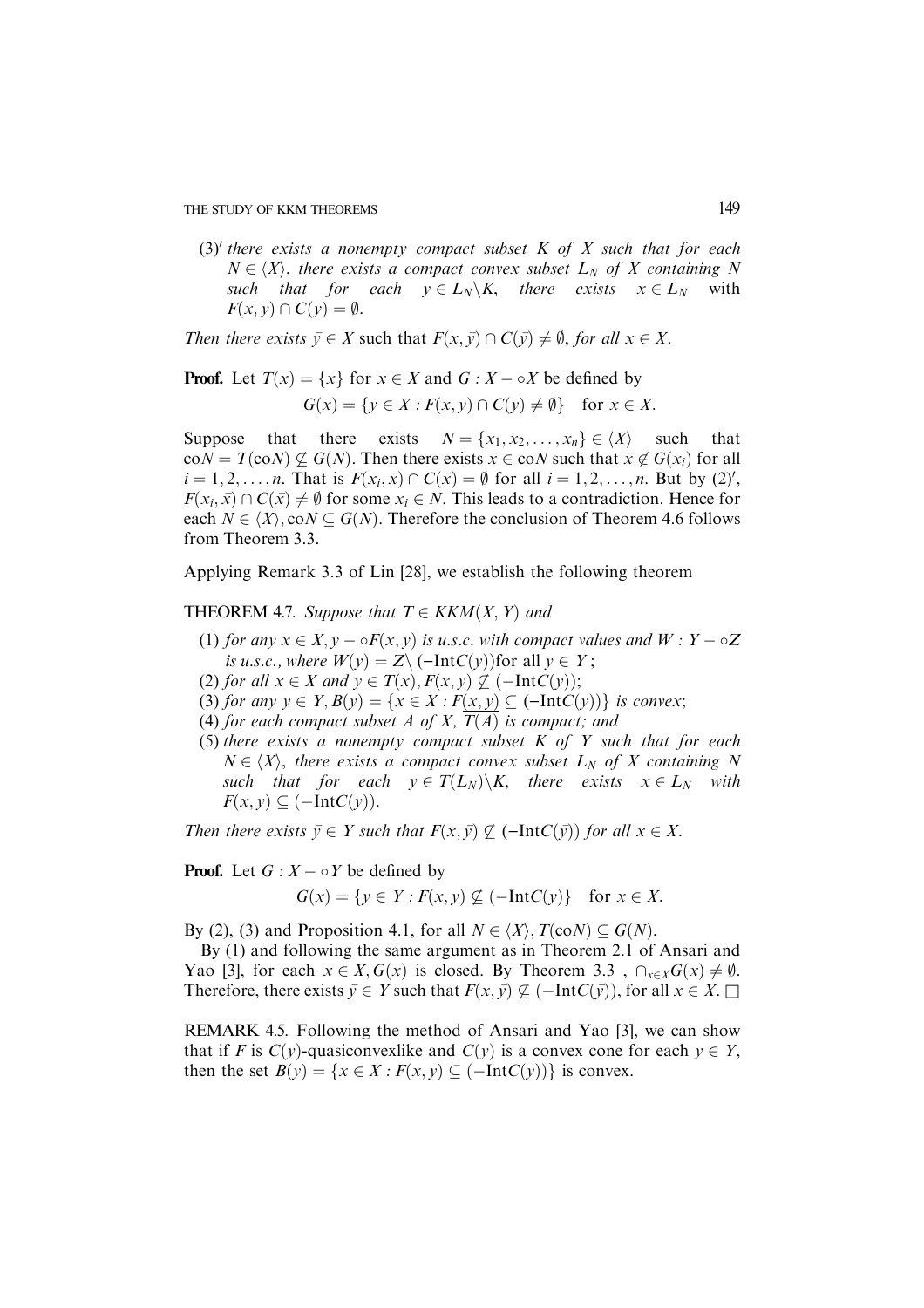**THEOREM** 4.8. Let X be a Hausdorff convex space, let  $F: X \times X - \circ Z$  and  $C: X - \circ Z$  be multivalued maps. Suppose that

- (1) of Theorem 4.7 and
- $(2)'$  F is weak type II C-diagonally quasiconvex in the first argument for each fixed y; and
- (3)' there exists a nonempty compact subset  $K$  of  $X$  such that for each  $N \in \langle X \rangle$ , there exists a compact convex subset  $L_N$  of X containing N such that for each  $y \in L_N \backslash K$ , there exists  $x \in L_N$  with  $F(x, y) \subseteq (-IntC(y))$ .

Then exists  $\bar{y} \in X$  such that  $F(x, \bar{y}) \nsubseteq (-IntC(\bar{y}))$  for all  $x \in X$ .

**Proof.** Let  $T(x) = \{x\}$  for  $x \in X$  and  $G : X - \circ X$  be defined by

 $G(x) = \{y \in X : F(x, y) \not\subseteq (-IntC(y))\}$  for  $x \in X$ .

By (1) and following the same argument as in Theorem 4.1,  $G(x)$  is closed. By  $(2)$ <sup>'</sup> and follows the same argument as in Theorem 4.2, we show that for each  $N \in \langle X \rangle$ , co $N = T(\text{co}N) \subseteq G(N)$ . Therefore the conclusion of Theorem 4.8 follows from Theorem 3.3.

**THEOREM 4.9.** Suppose that  $T \in KKM(X, Y)$ , (4) of Theorem 4.7 and

- (1)' for any  $x \in X$ ,  $y \circ F(x, y)$  is l.s.c. and  $W : Y \circ Z$  is u.s.c, where  $W(v) = Z \setminus (-IntC(v))$  for all  $v \in Y$ ;
- (2)' for all  $x \in X$  and  $y \in T(x)$ ,  $F(x, y) \cap (-IntC(y)) = \emptyset;$
- (3)' for any  $y \in Y$ ,  $B(y) = \{x \in X : F(x, y) \cap (-C(y)) \neq \emptyset\}$  is convex; and
- (5)' there exists a nonempty compact subset  $K$  of  $Y$  such that for each  $N \in \langle X \rangle$ , there exists a compact convex subset  $L_N$  of X containing N such that for each  $y \in T(L_N) \backslash K$ , there exists  $x \in L_N$  with  $F(x, y) \cap (-IntC(y)) \neq \emptyset.$

Then there exists  $\bar{y} \in Y$  such that  $F(x, y) \cap (-IntC(y)) = \emptyset$  for all  $x \in X$ .

**Proof.** Let  $G: X \to Y$  be defined by

 $G(x) = \{y \in X : F(x, y) \cap (-IntC(y)) = \emptyset\}$  for  $x \in X$ .

By (2)' (3)' and Proposition 4.1, for all  $N \in \langle X \rangle$ ,  $T(\text{co}N) \subset G(N)$ .

By (1)' G(x) is closed for all  $x \in X$ . By Theorem 3.3, there exists  $\bar{y} \in Y$ such that  $F(x, \bar{y}) \cap (-IntC(\bar{y})) = \emptyset$  for all  $x \in X$ .

**THEOREM** 4.10. Let X be a Hausdorff convex space, let  $F: X \times X \to \infty$ and  $C: X - \circ Z$  be multivalued maps. Suppose that

- (1) for any  $x \in X$ ,  $y \circ F(x, y)$  is l.s.c. and  $W : Y \circ Z$  is u.s.c., where  $W(y) = Z \setminus (-IntC(y))$  for all  $y \in Y$ ;
- (2)  $F$  is weak type I C-diagonally quasiconvex in the first argument; and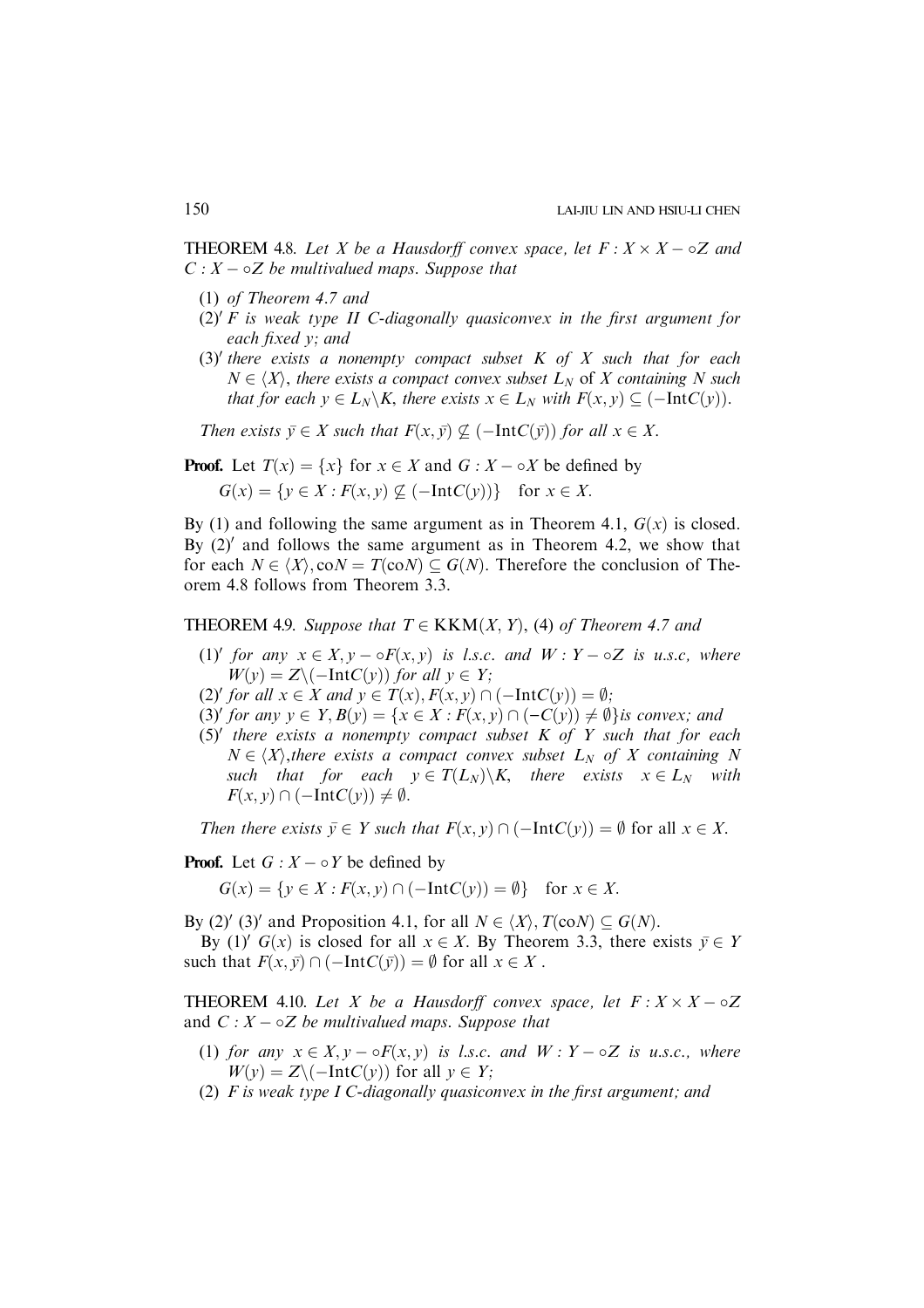(3) there exists a nonempty compact subset  $K$  of  $X$  such that for each  $N \in \langle X \rangle$ , there exists a compact convex subset  $L_N$  of X containing N such that for each  $y \in L_N \backslash K$ , there exists  $x \in L_N$  with  $F(x, y) \cap$  $(-IntC(v)) \neq \emptyset$ .

Then there exists  $\bar{y} \in X$  such that  $F(x, \bar{y}) \cap (-IntC(\bar{y})) = \emptyset$  for all  $x \in X$ .

**Proof.** Let 
$$
T(x) = \{x\}
$$
 for  $x \in X$  and  $G : X - \circ X$  be defined by  

$$
G(x) = \{y \in X : F(x, y) \cap (-\text{Int}C(y)) = \emptyset\} \text{ for } x \in X.
$$

By (1),  $G(x)$  is closed for all  $x \in X$ . With the similar argument as Theorem 4.2, we show that for each  $N \in \langle X \rangle$ , co $N = T(\text{co}N) \subset G(N)$ . Therefore Theorem 4.10 follows from Theorem 3.3.  $\Box$ 

The rest of this section, let  $X$  be a Hausdorff convex space,  $Y$  a Hausdorff topological space,  $D$  be a nonempty subset of  $Y, Z$  be a Hausdorff t.v.s. As simple consequences of (VEP), we establish the existence theorems of (GVEP).

**THEOREM 4.11.** Suppose that  $g: X \times X \times D - \circ Z, \phi: X - \circ D$  and

- (1) for each fixed  $x \in X$ ,  $(y, u) \log(x, y, u)$  and  $\phi$  are l.s.c. and C is closed;
- (2) for each  $y \in X$  and  $u \in \phi(y), g(y, y, u) \subseteq C(y)$ ;
- (3) for each fixed  $y \in X$ ,  $x \log(x, y, \phi(y))$  is  $C(y)$ -quasiconvex; and
- (4) there exists a nonempty compact subset  $K$  of  $X$  such that for each  $N \in \langle X \rangle$ , there exists a compact convex subset  $L_N$  of X containing N such that for each  $y \in L_N \backslash K$ , there exists  $x \in L_N$  and  $u \in \phi(y)$  such that  $g(x, y, u) \nsubseteq C(y)$ .

Then there exists  $\bar{y} \in X$  such that  $g(x, \bar{y}, u) \subseteq C(\bar{y})$  for all  $u \in \phi(\bar{y})$  and all  $x \in X$ .

**Proof.** Let  $F(x, y) = g(x, y, \phi(y)) = \bigcup_{u \in \phi(y)} g(x, y, u)$ . By (1) and Theorem 2.2,  $F(x, y)$  is l.s.c. By (3), the multivalued map  $x - \sigma F(x, y)$  is  $C(y)$ quasiconvex. Then by Remark 4.2, the set  $\{x \in X : F(x, y) \not\subseteq C(y)\}\$  is convex. By Corollary 4.2, then there exists  $\bar{y} \in X$  such that  $g(x, \bar{y}, u) \subseteq C(\bar{y})$  for all  $x \in X$  and  $u \in \phi(\bar{y})$ .

In Theorem 4.11, if  $g: X \times X \times D - \circ Z$  is a single value function, we have the following existence theorem of generalized vector implicit vector variational inequality.

COROLLARY 4.3. Suppose that  $D, g$  and  $\phi$  be the same as Theorem 4.11 and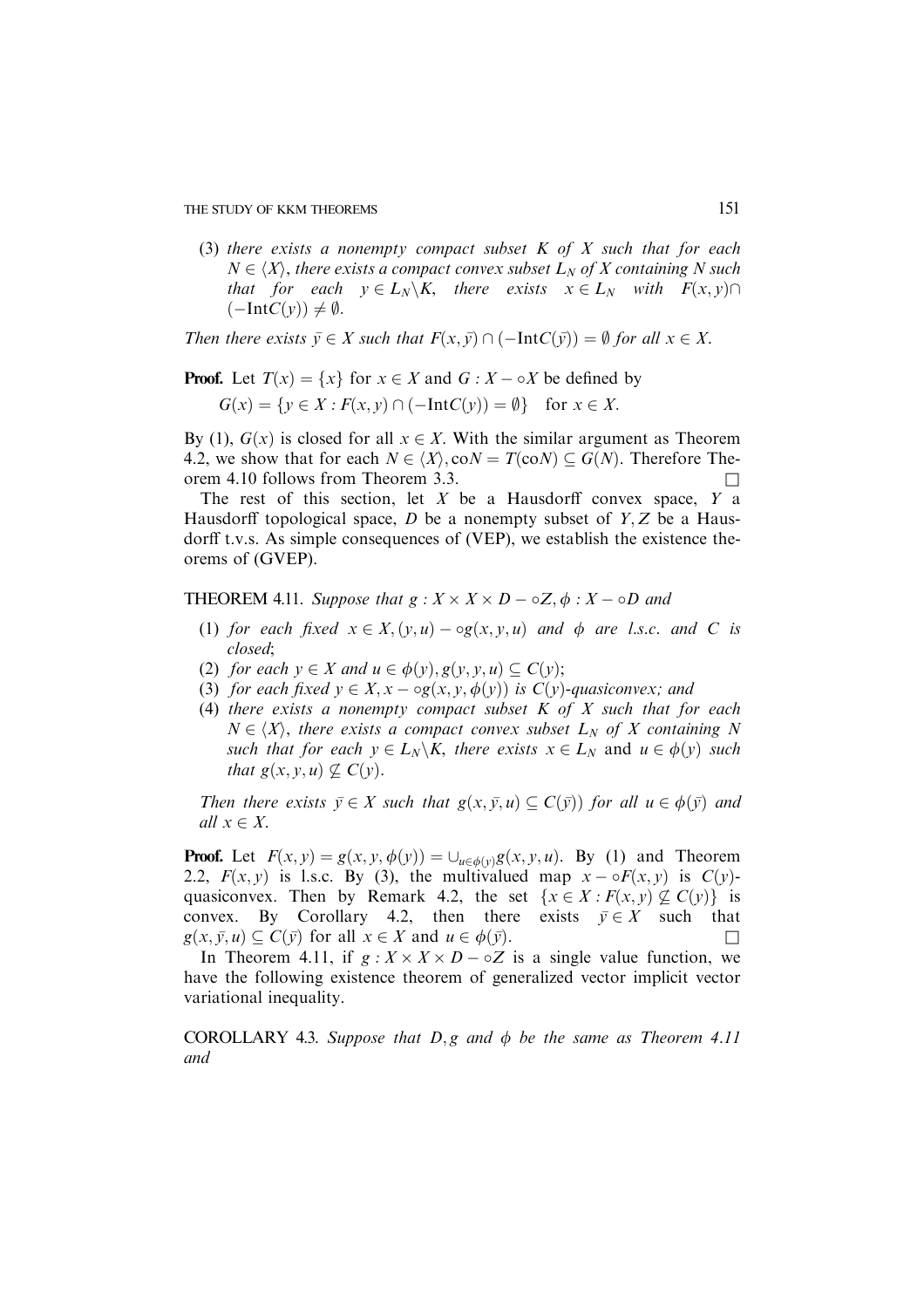- (1)  $\phi$  is l.s.c. and for each fixed  $x \in X$ ;  $(y, u) \rightarrow g(x, y, u)$  is a continuous function and C is closed and  $C(y)$  is a convex cone for each  $y \in Y$ ;
- (2) for each  $y \in X$  and  $u \in \phi(y), g(y, y, u) \in C(y)$ ;
- (3) for each fixed  $y \in X$ ,  $x \log(x, y, \phi(y))$  is  $C(y)$ -quasiconvex; and
- (4) there exists a nonempty compact subset  $K$  of  $X$  such that for each  $N \in < X >$ , there exists a compact convex subset  $L_N$  of X containing N such that for each  $y \in L_N \backslash K$ , there exists  $x \in L_N, u \in \phi(y)$  such that  $g(x, y, u) \in C(y)$ .

Then there exists  $\bar{y} \in X$  such that  $g(x, \bar{y}, u) \in C(\bar{y})$  for all  $u \in \phi(\bar{y})$  and all  $x \in X$ .

**THEOREM 4.12.** Suppose that  $g: X \times X \times D - \circ Z, \phi: X - \circ D$  and

- (1) for each fixed  $x \in X$ ;  $(y, u) \log(x, y, u)$  and  $\phi$  are u.s.c. with compact values and  $C: Y - \circ Z$  is closed;
- (2) for all  $y \in X$  and  $u \in \phi(y), g(y, y, u) \cap C(y) \neq \emptyset;$
- (3) for each fixed  $y \in X$ ,  $x \log(x, y, \phi(y))$  is  $C(y)$ -quasiconvex-like and  $C(y)$  is a closed convex cone for each  $y \in Y$ ; and
- (4) there exists a nonempty compact subset  $K$  of  $X$  such that for each  $N \in \langle X \rangle$ , there exists a compact convex subset  $L_N$  of X containing N such that for each  $y \in L_N \backslash K$ , there exists  $x \in L_N$  with  $g(x, y, \phi(y)) \cap$  $C(\nu)=\emptyset$ .

Then there exists  $\bar{y} \in X$  such that for each  $x \in X$ , there exists  $u \in \phi(\bar{y})$  with  $g(x, \bar{y}, u) \cap C(\bar{y}) \neq \emptyset.$ 

**Proof.** Let  $F(x, y) = g(x, y, \phi(y)) = \bigcup_{u \in \phi(y)} g(x, y, u)$ . By (1) and Theorem 2.7, for each  $x \in X$ ;  $F(x, y)$  is u.s.c. with compact values. Since for each  $y \in X$ ,  $x - \sigma F(x, y)$  is  $C(y)$ -quasiconvex-like and  $C(y)$  is a closed convex cone, by (3) and Remark 4.4, the set  $\{x \in X : F(x, y) \cap C(y) \neq \phi\}$  is convex. By Theorem 4.5 with  $T(x) = \{x\}$  for all  $x \in X$ , there exists  $\bar{y} \in X$  such that  $F(x, \bar{y}) = g(x, \bar{y}, \phi(\bar{y})) \cap C(\bar{y}) \neq \emptyset$  for all  $x \in X$ . Therefore for each  $x \in X$ , there exists  $u \in \phi(\bar{y})$  such that  $g(x, \bar{y}, u) \cap C(\bar{y}) \neq \emptyset$ .

For the special cases of Theorem 4.12, we have the following existence theorem of generalized implicit vector variational inequality.

**COROLLARY** 4.4. Let  $g: X \times X \times D \rightarrow Z$  be a function satisfying the following conditions:

- (1) for each fixed  $x \in X$ ;  $(v, u) \rightarrow g(x, v, u)$  is continuous,  $\phi$  is u.s.c. with compact values and C is closed;
- (2) for any  $y \in X$  and  $u \in \phi(y), g(y, y, u) \in C(y)$ ;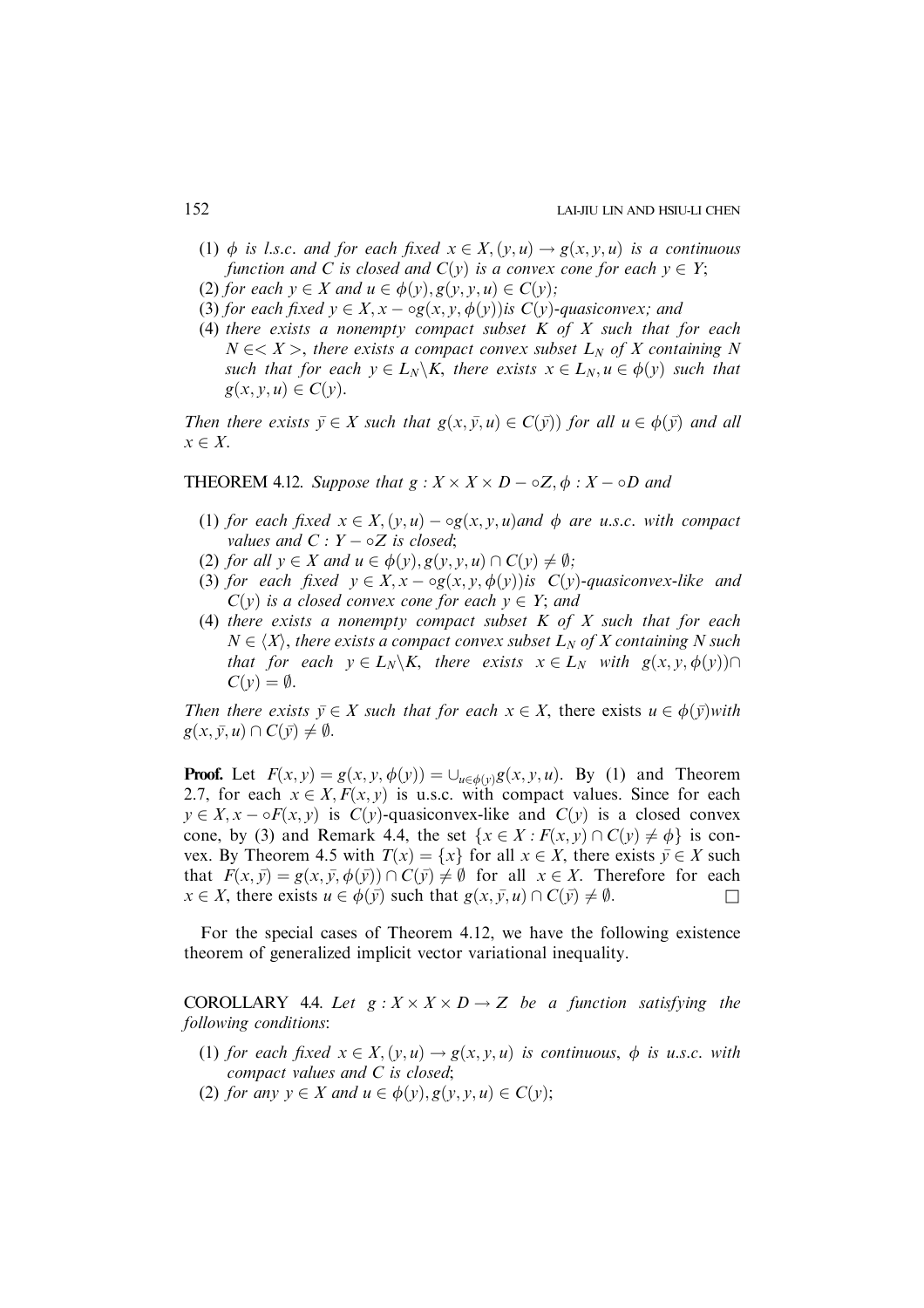- (3) for each fixed  $y \in X$ ,  $x \log(x, y, \phi(y))$  is  $C(y)$ -quasiconvex-like and  $C(y)$  is a closed convex cone for each  $y \in Y$ ; and
- (4) there exists a nonempty compact subset  $K$  of  $X$  such that for each  $N \in \langle X \rangle$  there exists a compact convex subset  $L_N$  of X containing N such that for each  $y \in L_N \backslash K$ , there exists  $x \in L_N$  such that  $g(x, y, u) \notin C(y)$  for all  $u \in \phi(y)$ .

Then there exists  $\bar{y} \in X$  such that for each  $x \in X$ , there exists  $u \in \phi(\bar{y})$ such that  $g(x, \bar{y}, u) \in C(\bar{y})$ .

**THEOREM 4.13.** Suppose that  $g, h: X \times X \times D - \circ Z, \phi: X - \circ D$  and

- (1) for each fixed  $x \in X$ ,  $(y, u) \log(x, y, u)$  and  $\phi$  are u.s.c. with compact values and  $W: X - \circ Z$  is u.s.c., where  $W(y) = Z \setminus (-IntC(y))$  for all  $v \in Y$ :
- (2) for all  $y \in X$ , there exists  $u \in \phi(y)$  such that  $g(y, y, u) \nsubseteq -IntC(y)$ ;
- (3) for each fixed  $y \in X$ ,  $x \log(x, y, \phi(y))$  is  $C(y)$ -quasiconvex-like and  $C(y)$  is a closed convex cone for each  $y \in Y$ ; and
- (4) there exists a nonempty compact subset  $K$  of  $X$  such that for each  $N \in \langle X \rangle$ , there exists a compact convex subset  $L_N$  of X containing N such that for each  $y \in L_N \backslash K$ , there exists  $x \in L_N$  with  $g(x, y, \phi(y)) \subseteq$  $(-IntC(v)).$

Then there exists  $\bar{y} \in X$  such that for each  $x \in X$ , there exists  $u \in \phi(\bar{y})$  with  $g(x, \bar{y}, u) \nsubseteq (-IntC(\bar{y}))$ .

**Proof.** Let  $F(x, y) = g(x, y, \phi(y)) = \bigcup_{u \in \phi(y)} g(x, y, u)$ . Let  $G : X - \circ X$  be defined by

$$
G(x) = \{ y \in X : F(x, y) = g(x, y, \phi(y)) \not\subseteq (-\text{Int}C(y)) \} \text{ for } x \in X.
$$

By Theorem 2.2 and Theorem 4.7, we can prove that Theorem 4.13.  $\Box$ For the special case of Theorem 4.13, we have the following existence theorem of generalized vector implicit variational inequality.

COROLLARY 4.5. Suppose that  $g: X \times X \times D \to Z$  and  $\phi: X - \circ Z$  and

- (1) for each fixed  $x \in X$ ;  $(y, u) \rightarrow g(x, y, u)$  is continuous,  $\phi$  is u.s.c. with compact values and  $W : X - \circ Z$  is u.s.c., where  $W(y) = Z \setminus (-IntC(y))$ for all  $v \in Y$ ;
- (2) for all  $y \in X$  there exist  $u \in \phi(y)$ such that  $g(y, y, u) \notin (-IntC(y));$
- (3) for each fixed  $y \in X$ ,  $x \log(x, y, \phi(y))$  is  $C(y)$ -quasiconvex-like and  $C(y)$  is a closed convex cone for each  $y \in Y$ ;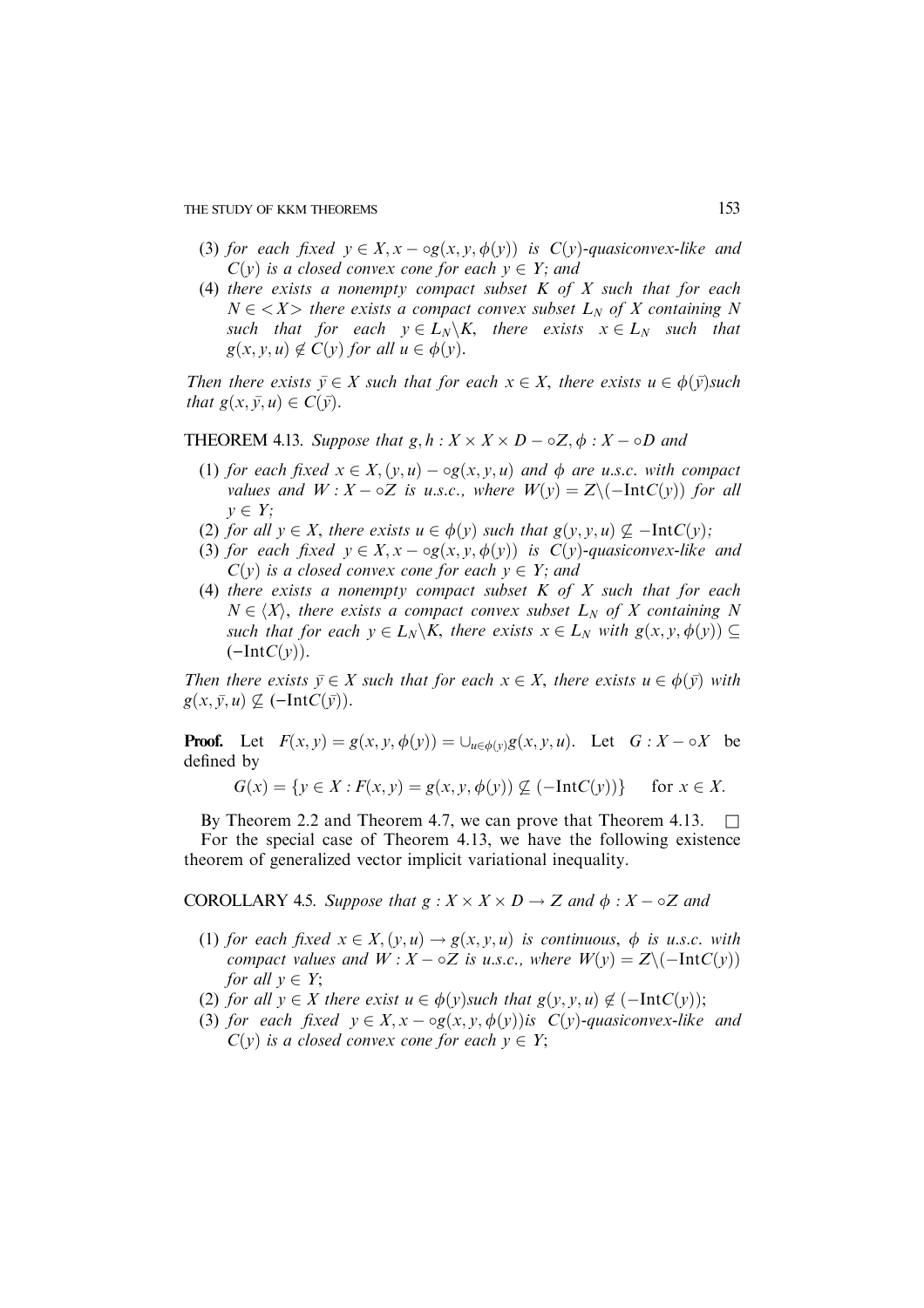(4) there exists a nonempty compact subset  $K$  of  $X$  such that for each  $N \in \langle X \rangle$  there exists a compact convex subset  $L_N$  of X containing N such that for each  $y \in L_N \backslash K$ , there exists  $x \in L_N$  with  $g(x, y, u)$  $\in (-IntC(y))$  for all  $u \in C(y)$ .

Then there exists  $\bar{y} \in X$  such that for each  $x \in X$ , there exists  $u \in \phi(\bar{y})$  with  $g(x, \bar{y}, u) \notin (-Int C(\bar{y})).$ 

# **THEOREM 4.14.** Suppose that  $g: X \times X \times D - \circ Z, \phi: X - \circ D$  and

- (1) for each fixed  $x \in X$ , the multivalued maps  $(y, u) \log(x, y, u)$  and  $\phi$  are l.s.c. and  $W: X - \circ Z$  is u.s.c., where  $W(y) = Z \setminus (-IntC(y))$  for all  $y \in Y$ ;
- (2)  $g(x, y, \phi(y))$  is weak type I C-diagonally quasiconvex in the first argument; and
- (3) there exists a nonempty compact subset  $K$  of  $X$  such that for each  $N \in \langle X \rangle$ , there exists a compact convex subset  $L_N$  of X containing N such that for each  $y \in L_N \backslash K$ , there exists  $x \in L_N$  with  $g(x, y, \phi(y)) \cap (-IntC(y)) \neq \emptyset.$

Then there exists  $\bar{y} \in X$  such that  $g(x, \bar{y}, u) \cap (-IntC(\bar{y})) = \emptyset$  for all  $u \in \phi(\bar{y})$ and all  $x \in X$ .

**Proof.** Let  $F(x, y) = g(x, y, \phi(y)) = \bigcup_{u \in \phi(y)} g(x, y, u)$ . Let  $G : X - \circ X$  be defined by

$$
G(x) = \{ y \in X : F(x, y) = g(x, y, \phi(y)) \cap (-Int C(y)) = \emptyset \} \text{ for } x \in X.
$$

Theorem 4.14 follows from Theorems 2.7 and 4.10.

COROLLARY 4.6. Suppose that  $g: X \times X \times D \rightarrow Z, \phi: X \rightarrow Z$  and

- (1) for each fixed  $x \in X$ ;  $(y, u) \rightarrow g(x, y, u)$  is continuous,  $\phi$  is l.s.c. and  $W: X - \circ Z$  is u.s.c., where  $W(y) = Z \setminus (-IntC(y))$  for all  $y \in Y$ ;
- (2)  $g(x, y, \phi(y))$  is weak type I C-diagonally quasiconvex in the first argument; and
- (3) there exists a nonempty compact subset  $K$  of  $X$  such that for each  $N \in < X >$ , there exists a compact convex subset  $L_N$  of X containing N such that for each  $y \in L_N \backslash K$ , there exists  $x \in L_N, u \in \phi(y)$  with  $g(x, y, u) \in (-IntC(y)).$

Then there exists  $\bar{y} \in X$  such that  $g(x, \bar{y}, u) \notin (-IntC(\bar{y}))$  for all  $u \in \phi(\bar{y})$ and all  $x \in X$ .

# REMARK 4.6.

- (1) Corollaries 4.4 and 4.5 are different from Theorems 3 and 4 [19].
- (2) If  $g(x, y, u) = \langle u, \eta(y, x) \rangle + h(x, y)$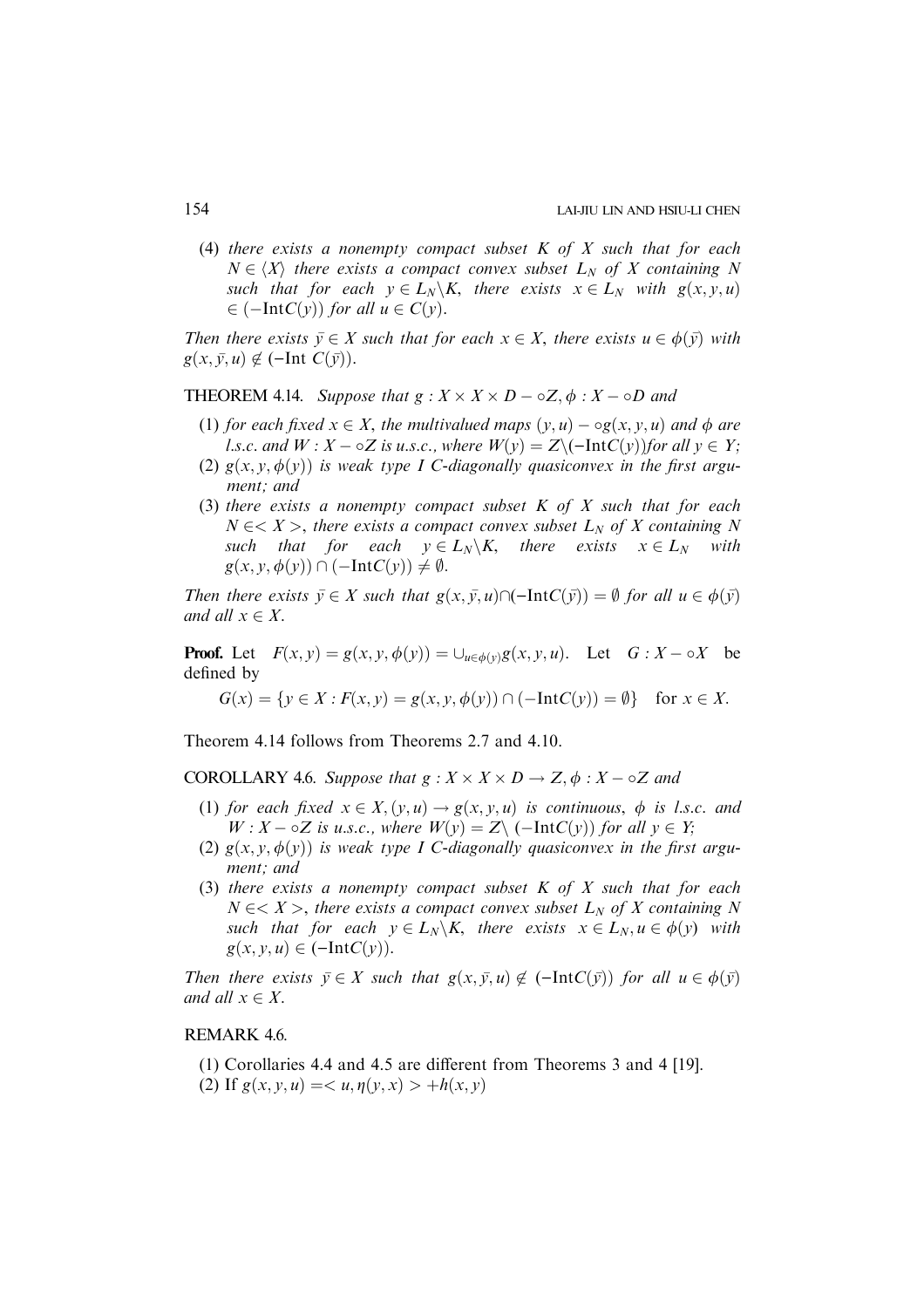where  $h: X \times X \to Z$  and  $\eta: X \times X \to X$ ,  $u \in L(X,Z) = \{T | T: X \to Z\}$ is a continuous linear operator}. Then Corollaries  $4.5$  and  $4.6$  are the existence theorems of mixed generalized vector variational inequality problems recently studied by Khanh and Luu. [22].

# **References**

- 1. Aubin, J.P. and Cellina, A. (1994), Differential Inclusion, Springer-Verlag, Berlin, Heidelberg, Germany.
- 2. Ansari, Q.H., Konnov, I.V. and Yao, J.C. (2001), On generalized vector equilibrium problems. Nonlinear Analysis; Theory, Methods and Applications, 47, pp.543–554.
- 3. Ansari, Q.H. and Yao J.C. (1999), An existence result for the generalized vector equilibrium problem. Applied Mathematics Letters 12, 53–56.
- 4. Bianchi, M., Hadjisavvas, N. and Schaible, S. (1997), Vector equilibrium problems with generalized monotone bifunctions. Journal of Optimization Theory and Applications 92(3), 527–542.
- 5. Bianchi, M. and Pini, R. (2001), A note on equilibrium problems with properly quasi monotone bifunction. Journal of Global Optimization 20, 67–76.
- 6. Bianchi, M. and Pini, R. (2002), A result of localization of equilibria. Journal of Optimization Theory and Applications 115(2), 335–343.
- 7. Blum, E. and Oettli, W. (1994), From optimization and variational inequalities to equilibrium problems. The Mathematics Students 63, 123–146.
- 8. Border, K.C. (1985), Fixed Point Theorems with Applications to Economics and Game Theory, Cambridge University Press, Cambridge, London, New York, Sydney.
- 9. Browder, F.E.(1984), Coincidence theorems, minimax theorems and variational inequalities. Contermporary Mathematics 26, 67–80.
- 10. Chang, S.S., Lee, B.S., Wu, X., Cho, Y.J. and Lee, G.M. (1996). On the generalized quasi-variational inequality problems. Journal of Mathematical Analysis and Applications 203, 686–711.
- 11. Chang, S.S., Wu, X. and Xiang, S.W. (1994), A topological KKM theorem and minimax theorem. Journal of Mathematical Analysis and Applications 182, 756–767.
- 12. Chadli, O., Chiang, Y. and Huang, S. (2002), Topological pseudomonotonicity and vector equilibrium problems. Journal of Mathematical Analysis and Application 270, 435–450.
- 13. Chadli, O., Wong, N.C. and Yao, J.C. (2003), Equilibrium problems with applications to eigenvalue problems. Journal of Optimization Theory and Applications 117, 245–266.
- 14. Chiang,Y., Chadli, O. and Yao, J.C. (2004), Generalized vector equilibrium problems with trifunctions. Journal of Global Optimization. 30, 135–154.
- 15. Chang, T.H. and Yen, C.L. (1996), KKM property and fixed point theorems. Journal of mathematical Analysis and Applications 203, 224–235.
- 16. Fan, K. (1961), A generalization of Tychnoff's fixed point theorem. Journal of Mathematical Analysis and Application 142, 305–310.
- 17. Djafari-Rouhani, B. Tarafdar, E. and Watson, P.J. (1999), Fixed Point theorems, coincidence theorems and variational inequalities. In: Hadjisavvas J., Martinez-Legaz, J.E. and Penots, J.-D. (eds.), Generalized Convexity and Generalized Monotonicity, pp. 183– 188.
- 18. Fu, J.Y. (2000), Generalized vector quasi-equilibrium problems. Mathematical Methods of Operations Research 52, 57–64.
- 19. Fu. J.Y. and Wan, A.H. (2002), Generalized vector equilibrium problems with set-valued mappings. Mathematical Methods of Operations Research 56, 259–268.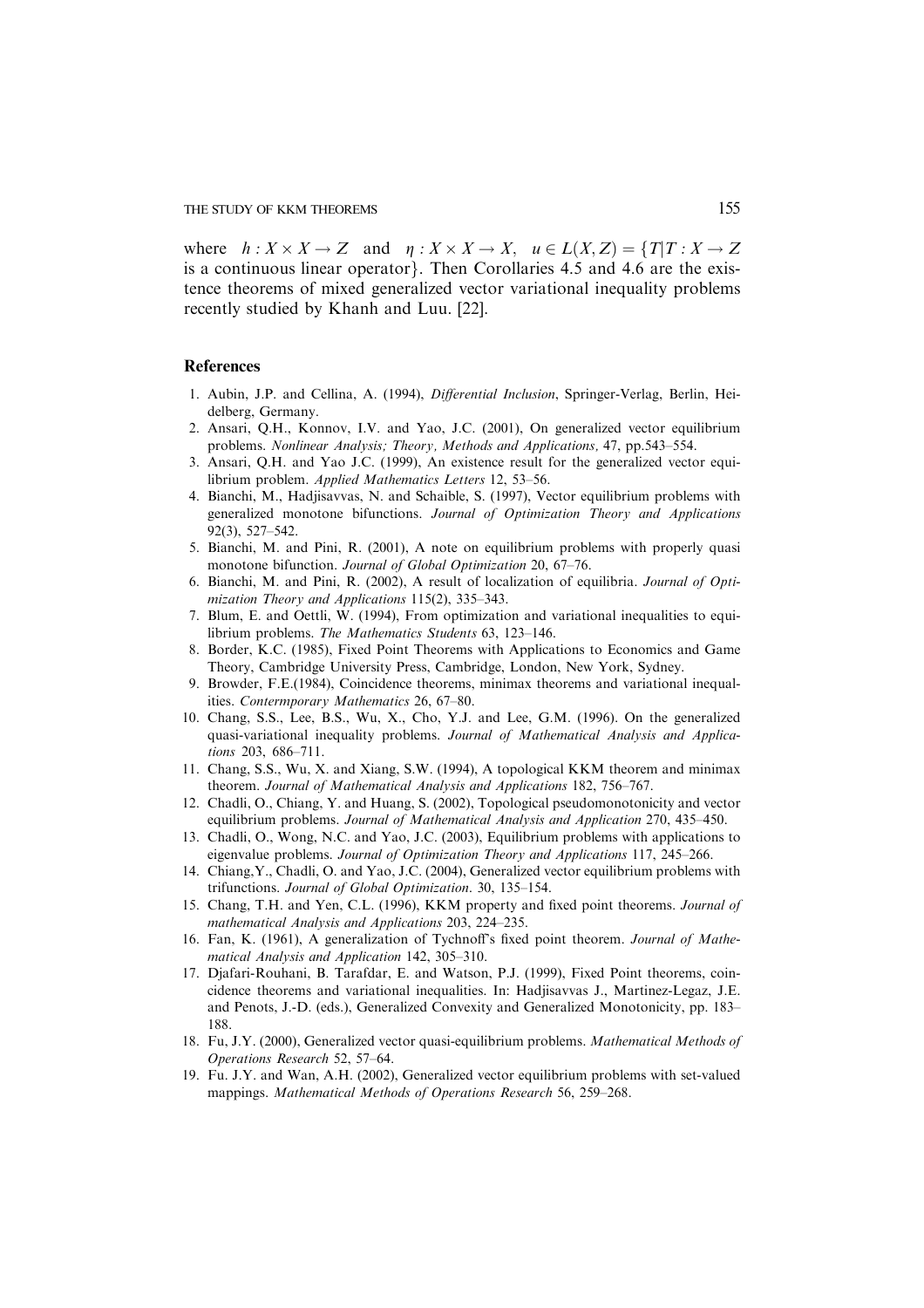- 20. Hou, S.H., Yu, H. and Chen, G.Y. (2003), On vector quasi-equilibrium problems with setvalued maps. Journal of Optimization Theory and Applications 119, 485–498.
- 21. Knaster, H., Kuratowski, C. and Mazurkiewicz, S. (1929), Ein Beweis des Fixpunktsatzes fiir n-dimension simplex. Fundamenta Mathematicae 14, 132–137.
- 22. Khanh, P.Q. and Luu, L.M. (in press), Some existence results for vector quasi-variational inequalities involving multifunctions and applications to traffic equilibrium problems. Journal of Global Optimization.
- 23. Lassonde, M. (1983), On the use of KKM multifunctions in fixed point theory and related topics. Journal of Mathematical Analysis and Applications 97, 151–201.
- 24. Lin, L.J. (1999), A KKM type theorem and its applications. Bulletin of the Australian Mathematical Society 59, 481–493.
- 25. Lin, L.J. and Yu, Z.T.(2001), On some equilibrium problems for multimaps. Journal of Computernal and Applied Mathematics 129, 171–183.
- 26. Lin, L.J. (2001), Applications of a fixed point theorem in G-convex space. Nonlinear Analysis Theory, Methods and Application 46, 601–608.
- 27. Lin, L.J., Yu, Z.T. and Kassay, G.(2002), Existence of equilibria for multivalued mappings and its application to vectorial equilibria. Journal of Optimization Theory and Applications 114(1), 189–208.
- 28. Lin, L.J., Ansari, Q.H. and Wu, J.Y. (2003), Geometric properties and coincidence theorems with applications to generalized vector equilibrium problems. Journal of Optimization Theory and Applications 117(1), 121–137.
- 29. Lin, L.J. and Wan,W.P. (2004), KKM type theorems and coincidence theorems with applications to the existence of equilibrium. Journal of Optimization Theory and Applications 123(1).
- 30. Lin, L.J. (2003), Systems of coincidence theorems with applications. Journal of Mathematical Analysis and Applications 285, 408–418.
- 31. Oettli, W. (1997), A remark on vector-valued equilibria and generalized monotonicity. Acta Mathematica Vietnamica 22, 213–221.
- 32. Park, S., Singh, S.P. and Waston, B. (1994), Some fixed point theorems for composites of acyclic maps. Proceedings of the American Mathematical Society 121, 1151–1158.
- 33. Park, S. (1992). Some coincidence theorem on acyclic multifunctions and applications to KKM theory, fixed point theory and applications, In: Tan, K.K. (ed.), Fixed Point Theory and Applications, World Scientific, Singapore, pp. 248–278.
- 34. Park, S. (1994). Foundations of the KKM theory via coincidences of composites of upper semicontinuous maps. Journal of the Korean Mathematical Society 31(3), pp. 493–519.
- 35. Park, S. Elements of the KKM theory for generalized convex space,
- 36. Park, S. (1998). Generalizations of the KKM type theorems on generalized convex spaces. Indian Journal of Pure Applications Mathematics, 29, 121–132.
- 37. Park, S. (1996). Coincidence theorems of admissible maps on generalized convex spaces. Journal of Mathematical Analysis and Applications, 197, 173–187.
- 38. Tan, K.K., Yu, J. and Yuan, X.Z. (1995), The stability of coincidence points for multivalued mappings. Nonlinear Analysis; Theory, Method and Analysis 25, 163–168.
- 39. Tan, K.K. and Zhang, X.L. (1996), Fixed point theorems on G-convex spaces and applications. Procedding. of Nonlinear Function Analysis and Applications 1, 1–9.
- 40. Tan, N.X. and Tinh, P.N. (1998), On the existence of equilibrium points of vector functions. Numerical Functional Analysis and Optimization. 19, 141–156.
- 41. Tarafdar, E. (1977), On nonlinear variational inequalities. Proceedings of the American Mathematical Society 67, 95–98.
- 42. Tarafdar, E. (1987), A fixed point theorem equivalent to the Fan–Knaster–Kurnatowski– Mazurkiewicz theorem. Journal of Mathematical Analysis and Application 128, 475–479.